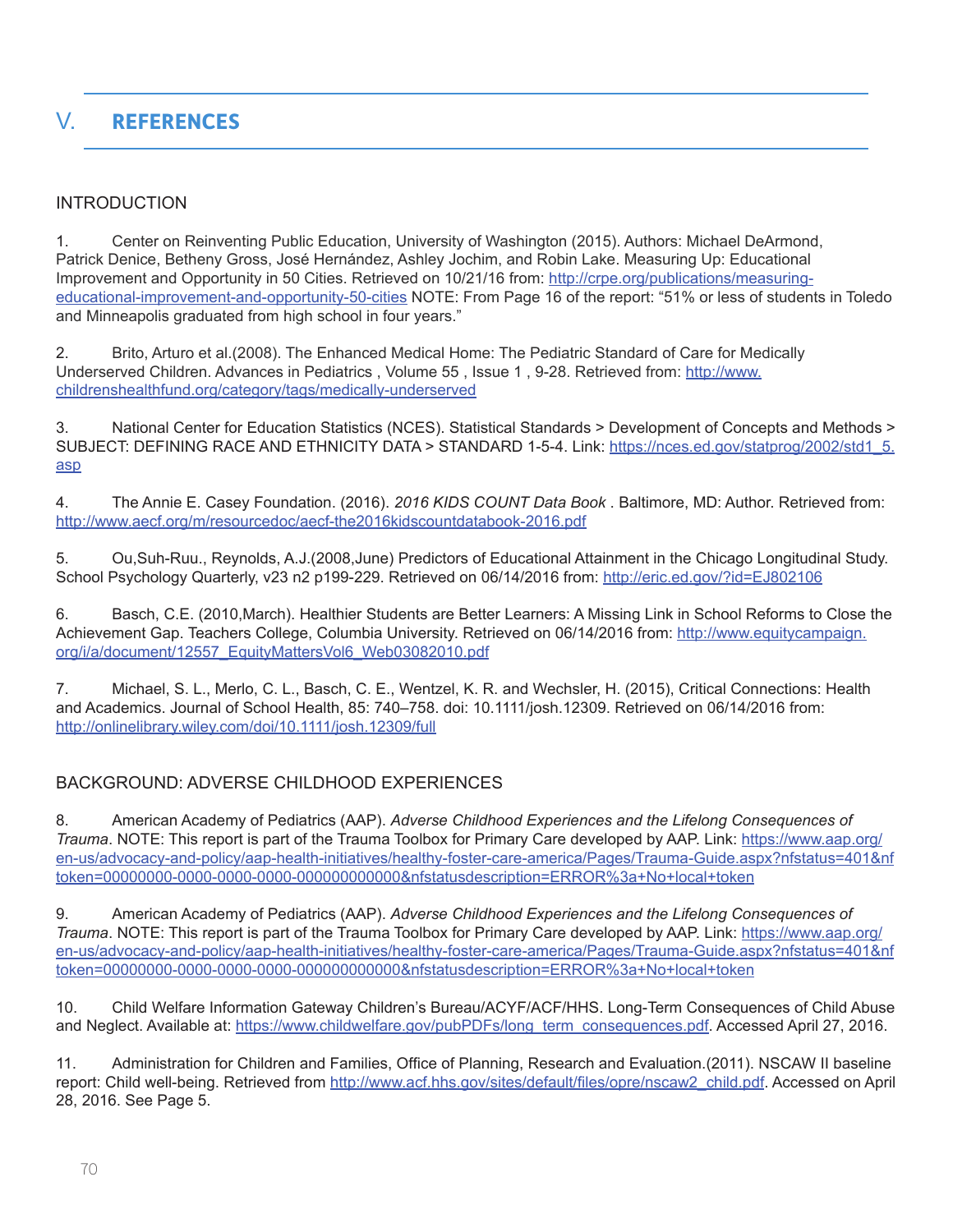12. National Survey of Children's Health. NSCH 2011/12. Data query from the Child and Adolescent Health Measurement Initiative, Data Resource Center for Child and Adolescent Health website. Retrieved 05/31/16 from [www.](http://www.childhealthdata.org) [childhealthdata.org](http://www.childhealthdata.org). Topic: Family Health and Activities. Question: Indicator 6.11: Adverse childhood experiences. Link to specific query: http://www.childhealthdata.org/browse/survey/results?q=2257&r=1

13. Committee on Psychosocial Aspects of Child and Family Health, Committee on Early Childhood, Adoption, and Dependent Care, and Section on Developmental and Behavioral Pediatrics, Andrew S. Garner, Jack P. Shonkoff, Benjamin S.Siegel, Mary I. Dobbins, Marian F. Earls, Andrew S. Garner, Laura McGuinn, John Pascoe, David L. Wood (2012). Early Childhood Adversity, Toxic Stress, and the Role of the Pediatrician: Translating Developmental Science Into Lifelong Health. Pediatrics Jan 2012, 129 (1) e224-e231; DOI: 10.1542/peds.2011-2662. Retrieved from: http://pediatrics. aappublications.org/content/129/1/e224.full?sid=23890cdd-dd37-48d6-9b5a-3c15ea20510b#ref-23

14. Kerker BD, Storfer-Iser A, Garner A, Szilagyi M, O'Connor K, Hoagwood K, Stein REK, Horwitz SM. Identifying Adverse Childhood Experiences (ACEs) in Pediatric Primary Care. Presented at the 2015 Pediatric Academic Societies Annual Meeting. Retrieved from: [https://www.aap.org/en-us/professional-resources/Research/research-findings/Pages/](https://www.aap.org/en-us/professional-resources/Research/research-findings/Pages/Identifying-Adverse-Childhood-Experiences-ACEs-in-Pediatric-Primary-Care.aspx) [Identifying-Adverse-Childhood-Experiences-ACEs-in-Pediatric-Primary-Care.aspx](https://www.aap.org/en-us/professional-resources/Research/research-findings/Pages/Identifying-Adverse-Childhood-Experiences-ACEs-in-Pediatric-Primary-Care.aspx)

15. National Survey of Children's Health. NSCH 2011/12. Data query from the Child and Adolescent Health Measurement Initiative, Data Resource Center for Child and Adolescent Health website. Retrieved 05/31/16 from [www.](http://www.childhealthdata.org) [childhealthdata.org](http://www.childhealthdata.org) Topic: Family Health and Activities. Question: Indicator 6.11: Adverse childhood experiences. Sub Group: Emotional, behavioral or developmental issues. Link to data query: [http://childhealthdata.org/browse/survey/](http://childhealthdata.org/browse/survey/results?q=2257&r=1&g=463) [results?q=2257&r=1&g=463](http://childhealthdata.org/browse/survey/results?q=2257&r=1&g=463)

16. Administration for Children and Families, Office of Planning, Research and Evaluation. (2011). NSCAW II baseline report: Child well-being. Retrieved from: [http://www.acf.hhs.gov/sites/default/files/opre/nscaw2\\_child.pdf](http://www.acf.hhs.gov/sites/default/files/opre/nscaw2_child.pdf). Accessed on April 28, 2016. See Page 11.

17. Administration for Children and Families, Office of Planning, Research and Evaluation. (2011). NSCAW II baseline report: Child well-being. Retrieved from: [http://www.acf.hhs.gov/sites/default/files/opre/nscaw2\\_child.pdf](http://www.acf.hhs.gov/sites/default/files/opre/nscaw2_child.pdf). Accessed on April 28, 2016. Internalizing Problems combines the Social Withdrawal, Somatic Complaints, and Anxiety/Depression scales, while Externalizing problems combines the Delinquent Behavior and Aggressive Behavior scales. See Pages 7 to 8.

18. Administration for Children and Families, Office of Planning, Research and Evaluation. (2011). NSCAW II baseline report: Child well-being. Retrieved from: [http://www.acf.hhs.gov/sites/default/files/opre/nscaw2\\_child.pdf](http://www.acf.hhs.gov/sites/default/files/opre/nscaw2_child.pdf). Accessed on April 28, 2016. NOTE: . The three most common health conditions reported by caregivers were Attention-Deficit/ Hyperactivity Disorder (ADHD; 16.4%), asthma (16.1%), and emotional problems (14.4%). See Page 3.

19. National Survey of Children's Health. NSCH 2011/12. Data query from the Child and Adolescent Health Measurement Initiative, Data Resource Center for Child and Adolescent Health website. Retrieved 05/31/16 from [www.](http://www.childhealthdata.org) [childhealthdata.org](http://www.childhealthdata.org). Link to specific query:<http://childhealthdata.org/browse/survey/results?q=2388&r=1>

20. Kerker, B.D., Zhang, J., Nadeem, E., Stein, R.E., Hurlburt MS, Heneghan A, Landsverk J, McCue Horwitz S. (2015, September). Adverse Childhood Experiences and Mental Health, Chronic Medical Conditions, and Development in Young Children. Acad Pediatr.;15(5):510-7. NOTE: This finding applies to children who are not in out of home care.

21. Except for those in group homes or residential programs.

22. Administration for Children and Families, Office of Planning, Research and Evaluation. (2011). NSCAW II baseline report: Child well-being. Retrieved from http://www.acf.hhs.gov/sites/default/files/opre/nscaw2\_child.pdf. Accessed on April 28, 2016. See Page 9.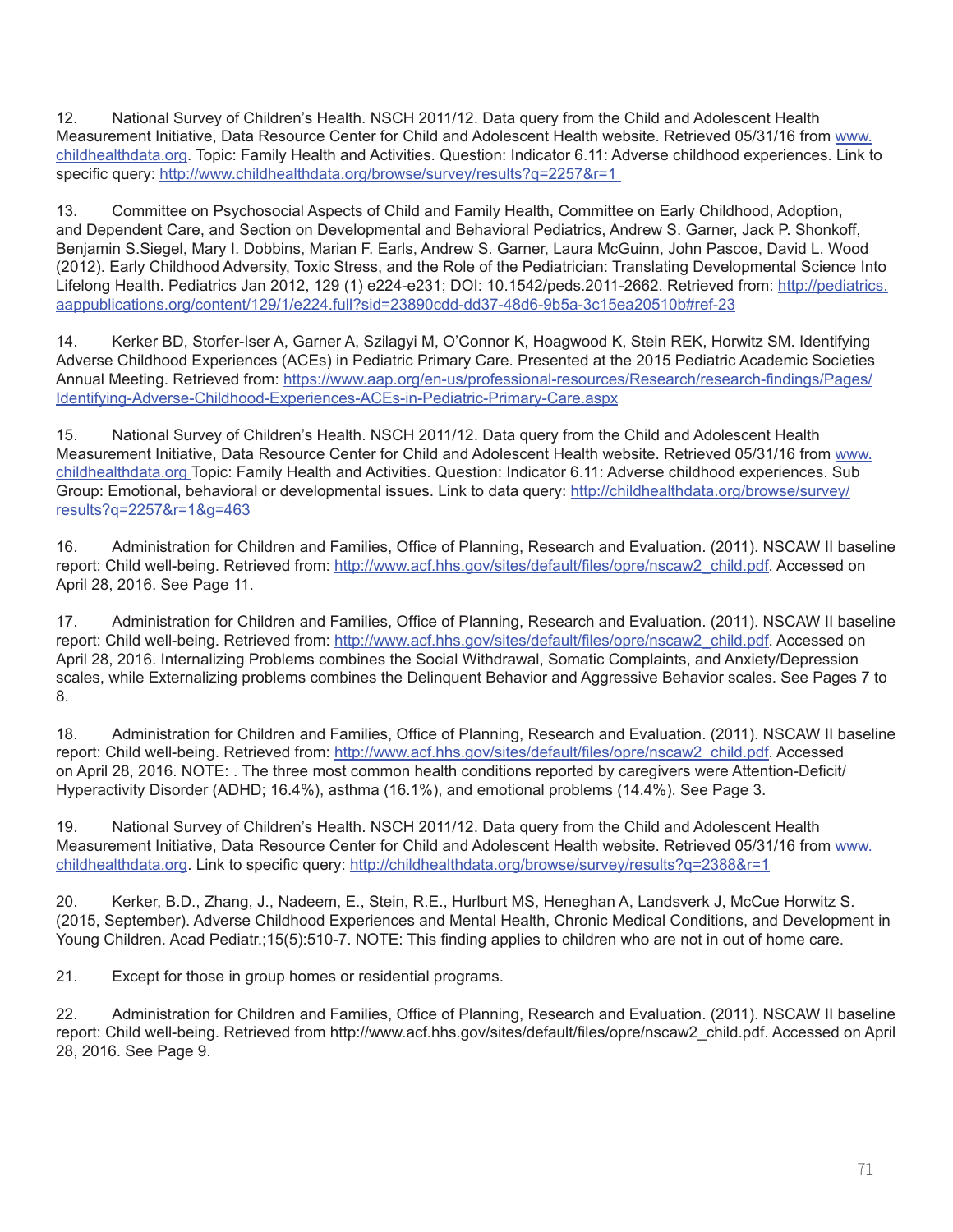23. Administration for Children and Families, Office of Planning, Research and Evaluation. (2011). NSCAW II baseline report: Child well-being. Retrieved from [http://www.acf.hhs.gov/sites/default/files/opre/nscaw2\\_child.pdf](http://www.acf.hhs.gov/sites/default/files/opre/nscaw2_child.pdf). Accessed on April 28, 2016. See Pages 10 to 11.

24. CDC-Kaiser Permanente. Adverse childhood experience (ACE) study. Summary of findings available at: [http://](http://www.cdc.gov/violenceprevention/acestudy/about.html) [www.cdc.gov/violenceprevention/acestudy/about.html.](http://www.cdc.gov/violenceprevention/acestudy/about.html) Accessed April 14, 2016. Full study: Felitti, Vincent J et al. Relationship of Childhood Abuse and Household Dysfunction to Many of the Leading Causes of Death in Adults. American Journal of Preventive Medicine , Volume 14 , Issue 4 , 245 - 258.

25. Bethell, C., Newacheck, P., Hawes, E. and Halfon, N. (2014). Adverse Childhood Experiences: Assessing The Impact On Health And School Engagement And The Mitigating Role Of Resilience. Health Aff vol. 33 no. 12 2106-2115. See Page 6, section "ASSOCIATION WITH SCHOOL SUCCESS FACTORS."

26. Burke, N.J., Hellman, J.L., Scott, B.G., Weems, C.F, Carrion, V.G. (2011 June). The impact of adverse childhood experiences on an urban pediatric population. Child Abuse Neglect; 35(6):408-13. NOTE: As explained in the Methods section, the study used logistic regression to calculate the risk (Odds ratio) of having learning/behavior problems in association with an ACE score  $\geq 1 \geq 4$ , compared to ACE score = 0. This procedure allowed them to control for demographic variables that may covary with ACE scores and outcome variables including age, gender, ethnicity, and two different groupings of ACE score (ACE  $\geq$  1 and  $\geq$  4 as compared to ACE score = 0).

27. Blodgett, C. ACEs in Head Start children and Impact on Development. Washington State University, CLEAR Trauma Center. January 2014. Available at: <http://ext100.wsu.edu/cafru/research/>. Accessed on 06/06/2016.

28. Blodgett, C., Harrington, R. Adverse Childhood Experience and Developmental Risk in Elementary Schoolchildren. Washington State University, CLEAR Trauma center. Available at:<http://ext100.wsu.edu/cafru/research/>. Accessed on 06/06/2016

29. Blodgett, C., Harrington R. Working Paper 7/30/12 Adopting ACEs Screening and Assessment in in Child Serving Systems. See Study 2: Readiness to Learn Adversity Study by Blodgett C, Turner N, and Winikoff J (p. 10). Washington State University, CLEAR Trauma center. Available at: <http://ext100.wsu.edu/cafru/research/>. Accessed on 06/06/2016

# UNCONTROLLED ASTHMA

30. National Institute of Health. Guidelines for the Diagnosis and Management of Asthma (EPR-3). Accessed from <http://www.nhlbi.nih.gov/health-pro/guidelines/current/asthma-guidelines>

31. National Institute of Health. Guidelines for the Diagnosis and Management of Asthma (EPR-3). Accessed from <http://www.nhlbi.nih.gov/health-pro/guidelines/current/asthma-guidelines>

32. National Institute of Health. Guidelines for the Diagnosis and Management of Asthma (EPR-3). Accessed from <http://www.nhlbi.nih.gov/health-pro/guidelines/current/asthma-guidelines>

33. Moorman,J.E. Person, S.J. and Zahran,H.S. (2001–2010). Asthma Attacks Among Persons with Current Asthma — United States. *Supplements. Division of Environmental Hazards and Health Effects, National Center for Environmental Health, CDC.* November 22, 2013/62(03);93-98. Link: [http://www.cdc.gov/mmwr/preview/mmwrhtml/su6203a16.htm?s\\_](http://www.cdc.gov/mmwr/preview/mmwrhtml/su6203a16.htm?s_cid=su6203a16_e) [cid=su6203a16\\_e](http://www.cdc.gov/mmwr/preview/mmwrhtml/su6203a16.htm?s_cid=su6203a16_e) Retrieved on 05/19/2016. This report in turn cites from: National Institutes of Health. National Heart, Lung, and Blood Institute. Expert panel report 3: guidelines for the diagnosis and management of asthma. Bethesda, MD: US Department of Health and Human Services, National Institutes of Health, National Heart, Lung, and Blood Institute, National Asthma Education Program; 2007.

34. CDC. (2014). Asthma Prevalence in the U.S.: Slide set. Retrieved from CDC website: [http://www.cdc.gov/asthma/surveillance\\_summaries.htm](http://www.cdc.gov/asthma/surveillance_summaries.htm)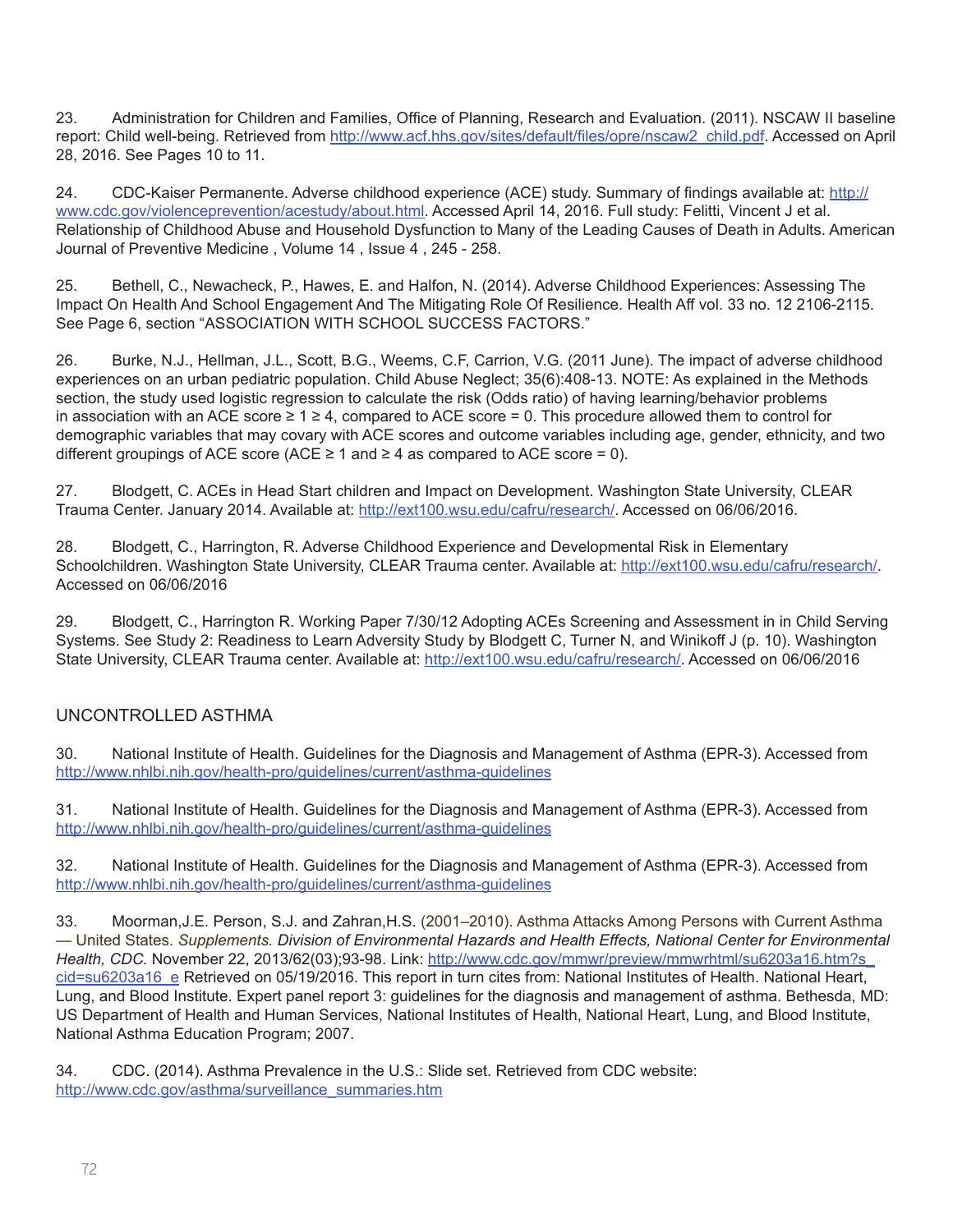35. National Health Interview Survey. (2014). Current Asthma Prevalence Percents by Age, United States. See the following tables:1) National Current Asthma\* Prevalence (2014). Retrieved on 06/10/16 from: [http://www.cdc.gov/asthma/](http://www.cdc.gov/asthma/most_recent_data.htm) most recent data.htm 2) Table 4-1 Current Asthma Prevalence Percents by Age, United States: National Health Interview Survey, 2014. Retrieved on 11/04/16 from: <https://www.cdc.gov/asthma/nhis/2014/table4-1.htm>

36. National Health Interview Survey. (2014). Table 2-1 Lifetime Asthma Prevalence Percents by Age, United States: National Health Interview Survey, 2014. Retrieved from: <https://www.cdc.gov/asthma/nhis/2014/table2-1.htm>

37. Nicholas, S. W., Jean-Louis, B., Ortiz, B., Northridge, M., Shoemaker, K., Vaughan, R., and Hutchinson, V. (2005). Addressing the childhood asthma crisis in Harlem: the Harlem Children's Zone Asthma Initiative. American Journal of Public Health, 95(2), 245-249.

38. Clark, N.M., Shah, S., Dodge J, A., Thomas, L. J., Andridge, R.R., Roderick J.A and Little, R.J.A., (2010,February) An Evaluation of Asthma Interventions for Preteen Students, Journal of School Health, 80(2), 80–87.

39. Nelson. B.W., Awad, D., Alexander, J and Clark, N. (2009). The continuing problem of asthma in very young children: a community-based participatory research project. J Sch Health.79, 209-215.

40. CDC. Factsheet "Uncontrolled Asthma among Persons with Current Asthma." Source: Behavioral Risk Factors Surveillance System (BRFSS)—Child and Adult Asthma Call-back survey Data, 2006-2010. Retrieved on 05/20/2016 from: [http://www.cdc.gov/asthma/asthma\\_stats/Uncontrolled\\_Asthma.pdf](http://www.cdc.gov/asthma/asthma_stats/Uncontrolled_Asthma.pdf) Criteria for measuring uncontrolled asthma is reported any of the following: in past 30 days, asthma symptoms more than two days a week; nighttime awakenings (more than one times a month in ages 0-4 years and two or more times a month in ages 5-11 years, and one to three times a week in ages 12 years and older); and in past three months, short-acting β2-agonists use more than two days a week.

41. Crocker, D., Brown, C., Moolenaar, R., Moorman, J., Bailey, C., Mannino, D and Holguin, F. (2009, October). "Racial and Ethnic Disparities in Asthma Medication Usage and Health-Care Utilization: Data From the National Asthma Survey." Chest, Volume 136, Issue 4, 1063–1071.

42. Moorman, J.E., Akinbami, L.J., Bailey C.M., et al. (2012). National Surveillance of Asthma: United States, 2001– 2010. National Center for Health Statistics. Vital Health Stat 3(35). See: "Table 15. Rate of emergency department visits with asthma as the first-listed diagnosis per 100 persons with current asthma, by detailed age group and selected patient characteristics: United States, average annual 2007–2009." Retrieved from: [http://www.cdc.gov/nchs/data/series/sr\\_03/](http://www.cdc.gov/nchs/data/series/sr_03/sr03_035.pdf) [sr03\\_035.pdf](http://www.cdc.gov/nchs/data/series/sr_03/sr03_035.pdf)

43. Moorman, J.E., Akinbami, L.J., Bailey, C.M., et al. (2012). National Surveillance of Asthma: United States, 2001–2010. National Center for Health Statistics. Vital Health Stat 3(35). See: "Table 18. Rate of hospital discharges with asthma as the first-listed diagnosis per 100 persons with current asthma, by detailed age group and selected patient characteristics: United States, average annual 2007-2009." Retrieved from: [http://www.cdc.gov/nchs/data/series/sr\\_03/](http://www.cdc.gov/nchs/data/series/sr_03/sr03_035.pdf) [sr03\\_035.pdf](http://www.cdc.gov/nchs/data/series/sr_03/sr03_035.pdf)

44. Akinbami, L.J. (2006). The State of childhood asthma, United States, 1980–2005. Advance data from vital and health statistics; no 381, Hyattsville, MD: National Center for Health Statistics. See Page 9.

45. Crocker, D., Brown, C., Moolenaar, R., Moorman, J., Bailey, C., Mannino, D and Holguin,F. (2009, October), "Racial and Ethnic Disparities in Asthma Medication Usage and Health-Care Utilization: Data From the National Asthma Survey." Chest Volume 136, Issue 4, 1063–1071.

46. Citizens' Committee for Children in New York. "Concentrations of Risk: Asthma and Poor Housing Conditions." Uses 2010 data on Asthma Hospitalizations Per 1,000 Children (0 -15). February 28, 2013. Retrieved from: [http://www.](http://www.cccnewyork.org/blog/concentrations-of-risk-asthma-and-poor-housing-conditions/) [cccnewyork.org/blog/concentrations-of-risk-asthma-and-poor-housing-conditions/](http://www.cccnewyork.org/blog/concentrations-of-risk-asthma-and-poor-housing-conditions/)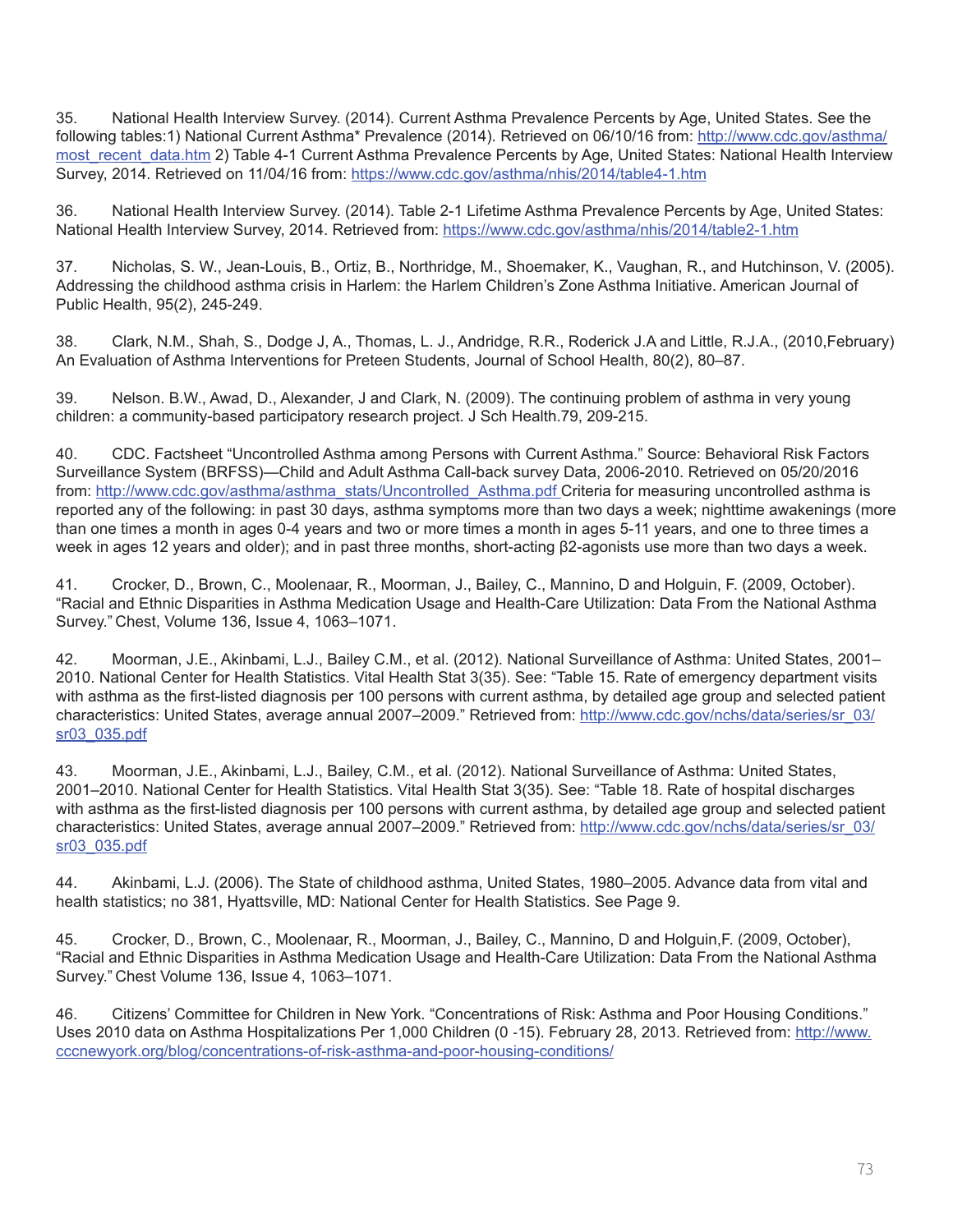47. Strane, D., Wahl, R. and Garcia E. (2013). Disparities in Michigan's Asthma Burden. Lansing, MI: Bureau of Disease Control, Prevention, and Epidemiology, Michigan Department of Community Health, 2. Retrieved from: [http://](http://www.michigan.gov/documents/mdch/Disparities-in-Michigan-Asthma-Burden_424786_7.pdf) [www.michigan.gov/documents/mdch/Disparities-in-Michigan-Asthma-Burden\\_424786\\_7.pdf](http://www.michigan.gov/documents/mdch/Disparities-in-Michigan-Asthma-Burden_424786_7.pdf)

48. CDC. Asthma Attack Prevalence Percents among those with Current Asthma by Age, United States: National Health Interview Survey, 2014. Table 6-1. Retrieved on 05/25/2016 from: [http://www.cdc.gov/asthma/nhis/2014/table6-1.](http://www.cdc.gov/asthma/nhis/2014/table6-1.htm) [htm](http://www.cdc.gov/asthma/nhis/2014/table6-1.htm)

49. CDC. "Asthma-related Missed School Days among Children aged 5–17 Years." Source: 2013 National Health Interview Survey (NHIS). Parents of children with current asthma were asked question, "During the past 12 months, how many days of [daycare or preschool, school, school or work] did child miss because of his/her asthma?" Retrieved on 05/25/2016 from the following link: [http://www.cdc.gov/asthma/asthma\\_stats/default.htm](http://www.cdc.gov/asthma/asthma_stats/default.htm)

50. Basch, C.E. (2010,March). Healthier Students are Better Learners: A Missing Link in School Reforms to Close the Achievement Gap. Teachers College, Columbia University. Retrieved on 06/14/2016 from: [http://www.equitycampaign.](http://www.equitycampaign.org/i/a/document/12557_EquityMattersVol6_Web03082010.pdf) [org/i/a/document/12557\\_EquityMattersVol6\\_Web03082010.pdf](http://www.equitycampaign.org/i/a/document/12557_EquityMattersVol6_Web03082010.pdf)

51. Taras, H and Potts-Daterma, W. (2005). Childhood asthma and student performance at school. Journal of School Health.75:296-312

52. CDC. "Asthma-related Missed School Days among Children aged 5–17 Years." Source: 2013 National Health Interview Survey (NHIS). Parents of children with current asthma were asked question, "During the past 12 months, how many days of [daycare or preschool, school, school or work] did child miss because of his/her asthma?" Retrieved on 05/25/2016 from the following link: [http://www.cdc.gov/asthma/asthma\\_stats/default.htm](http://www.cdc.gov/asthma/asthma_stats/default.htm)

53. Taras, H and Potts-Daterma, W. (2005). Childhood asthma and student performance at school. Journal of School Health.75:296-312

54. Taras, H and Potts-Daterma, W. (2005). Childhood asthma and student performance at school. Journal of School Health.75:296-312

55. [Moonie, S.A](http://www.ncbi.nlm.nih.gov/pubmed/?term=Moonie%20SA%5BAuthor%5D&cauthor=true&cauthor_uid=16457681)., [Sterling, D.A.](http://www.ncbi.nlm.nih.gov/pubmed/?term=Sterling%20DA%5BAuthor%5D&cauthor=true&cauthor_uid=16457681), [Figgs, L](http://www.ncbi.nlm.nih.gov/pubmed/?term=Figgs%20L%5BAuthor%5D&cauthor=true&cauthor_uid=16457681) and [Castro M](http://www.ncbi.nlm.nih.gov/pubmed/?term=Castro%20M%5BAuthor%5D&cauthor=true&cauthor_uid=16457681). (2006) Asthma status and severity affects missed school days. Jan;76(1):18-24. Retrieved on 05/25/2016 from the following link http://www.ncbi.nlm.nih.gov/pubmed/16457681

56. [Diette, G.B.](http://www.ncbi.nlm.nih.gov/pubmed/?term=Diette%20GB%5BAuthor%5D&cauthor=true&cauthor_uid=10980797)[, Markson, L.](http://www.ncbi.nlm.nih.gov/pubmed/?term=Markson%20L%5BAuthor%5D&cauthor=true&cauthor_uid=10980797)[, Skinner, E.A](http://www.ncbi.nlm.nih.gov/pubmed/?term=Skinner%20EA%5BAuthor%5D&cauthor=true&cauthor_uid=10980797)., [Nguyen, T.T](http://www.ncbi.nlm.nih.gov/pubmed/?term=Nguyen%20TT%5BAuthor%5D&cauthor=true&cauthor_uid=10980797)., [Algatt-Bergstrom, P.](http://www.ncbi.nlm.nih.gov/pubmed/?term=Algatt-Bergstrom%20P%5BAuthor%5D&cauthor=true&cauthor_uid=10980797)[, Wu AW](http://www.ncbi.nlm.nih.gov/pubmed/?term=Wu%20AW%5BAuthor%5D&cauthor=true&cauthor_uid=10980797). (2000, September). Nocturnal asthma in children affects school attendance, school performance, and parents' work attendance. [Arch Pediatr Adolesc](http://www.ncbi.nlm.nih.gov/pubmed/10980797)  [Med.](http://www.ncbi.nlm.nih.gov/pubmed/10980797) 154(9):923-8.

57. Stores, G., Wllis, A.J., Wiggs, L., Crawford, C., and Thomson, A. (1998). Sleep and psychological disturbance in nocturnal asthma. Archives of Disease in Childhood, 78, 413-419.

58. Desager, K.N., Nelen, V., Weyler, J.J., & De Backer, W.A. (2005). Sleep disturbances and daytime symptoms in wheezing school-aged children. *Journal of Sleep Research, 14,* 77-82.

59. Lo C and Chiang, LC. (2006). The sleep problems among children with asthma. Ju LI Za Zhi, 53, 24-30

60. Strunk, R.C., Sternberg, A.L., Bacharier, L.B and Szefler, SJ (2002, September). Nocturnal awakening caused by asthma in children with mild-to-moderate asthma in the childhood asthma management program. J Allergy Clin Immunol. 110(3):395-403.

61. Sadatsafavi, M. Rousseau, R., Chen, W., Zhang, W., Lynd, L., FitzGerald, J and Chest, M. (2014, Apr). The preventable burden of productivity loss due to suboptimal asthma control: a population-based study. 145(4):787-93.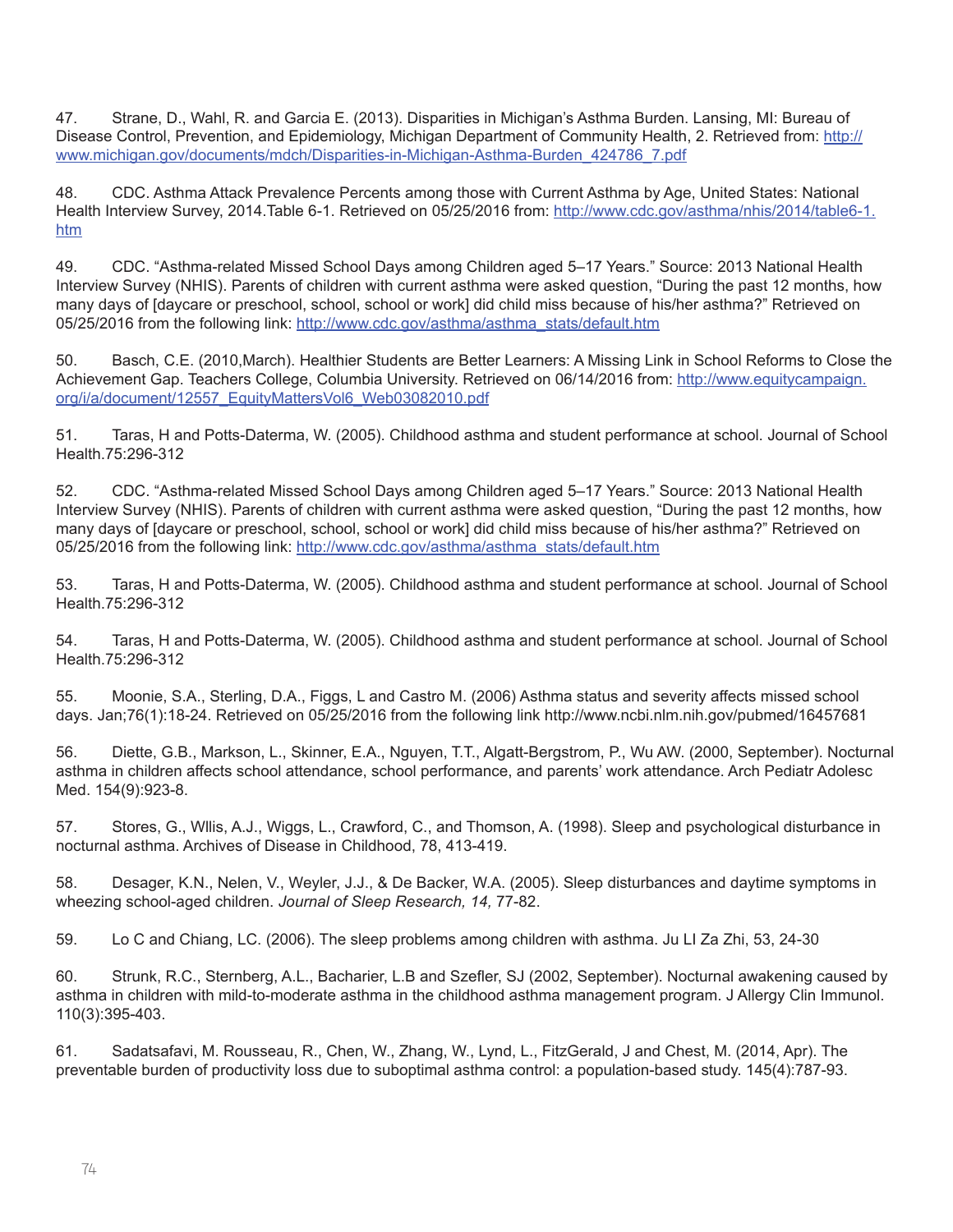62. Stores, G., Wllis, A.J., Wiggs, L., Crawford, C., and Thomson, A. (1998). Sleep and psychological disturbance in nocturnal asthma. Archives of Disease in Childhood, 78, 413-419.

63. H Taras and W Potts-Daterma. (2005). Childhood asthma and student performance at school. Journal of School Health. 75:296-312

64. [Halterman, J.S](http://www.ncbi.nlm.nih.gov/pubmed/?term=Halterman%20JS%5BAuthor%5D&cauthor=true&cauthor_uid=11888401)., [Montes, G.](http://www.ncbi.nlm.nih.gov/pubmed/?term=Montes%20G%5BAuthor%5D&cauthor=true&cauthor_uid=11888401), [Aligne, C.A](http://www.ncbi.nlm.nih.gov/pubmed/?term=Aligne%20CA%5BAuthor%5D&cauthor=true&cauthor_uid=11888401)., [Kaczorowski, J.M.](http://www.ncbi.nlm.nih.gov/pubmed/?term=Kaczorowski%20JM%5BAuthor%5D&cauthor=true&cauthor_uid=11888401), [Hightower, A.D](http://www.ncbi.nlm.nih.gov/pubmed/?term=Hightower%20AD%5BAuthor%5D&cauthor=true&cauthor_uid=11888401) and [Szilagyi, P.G](http://www.ncbi.nlm.nih.gov/pubmed/?term=Szilagyi%20PG%5BAuthor%5D&cauthor=true&cauthor_uid=11888401). (2001, Jul-Aug) School readiness among urban children with asthma. [Ambul Pediatr.](http://www.ncbi.nlm.nih.gov/pubmed/11888401) 1(4):201-5. Retrieved from [http://www.ncbi.nlm.nih.](http://www.ncbi.nlm.nih.gov/pubmed/11888401) [gov/pubmed/11888401](http://www.ncbi.nlm.nih.gov/pubmed/11888401)

65. [Halterman, J.S](http://www.ncbi.nlm.nih.gov/pubmed/?term=Halterman%20JS%5BAuthor%5D&cauthor=true&cauthor_uid=11888401)., Conn, K.M., Forbes-Jones, E., Fagnano, M., & Hightower, A.D. (2006). Behavior problems among inner-city children with asthma: Findings from a community-based sample. *Pediatrics, 117,* e192-e199.

66. Blackman, J.A., and Gurka, M.J. (2007) Developmental and behavioral comorbidities of asthma in children. Journal of Developmental and Behavioral Pediatrics, 28(2), 92-99.

#### UNCORRECTED VISION PROBLEMS

67. Ruderman, M. (2016). Children's Vision and Eye Health: A Snapshot of Current National Issues (1st ed.). Chicago, National Center for Children's Vision and Eye Health at Prevent Blindness. NOTE: Descriptions were slightly altered and some details were excluded for brevity.

68. Ganley, J.P. and Roberts J. (1983). Eye conditions and related need for medical care among persons 1-74 years of age: United States, 1971-1972. Vital Health Stat 11(228). Table 1, 21.

69. Ganz, M., Xuan, Z., & Hunter, D.G. (2006). Prevalence and correlates of children's diagnosed eye and vision conditions. Ophthalmology, 113, 2298-2306. Diagnoses were grouped into: Potentially blinding disorders; Refractive disorders; Visual disturbances; Blindness and low vision; Disorders of conjunctiva; Disorders of the orbit, eyelids, and/or lacrimal system; Strabismus; Eye disorders not otherwise classified; and Trauma and/or injury. The prevalence in 0-8 year olds is about 8%, and about 6% in 9-17 year olds.

70. CHF Healthy and Ready to Learn Initiative data. Screenings implemented in 2014 to 2015.

71. [Bodack, M.I.](http://www.ncbi.nlm.nih.gov/pubmed?term=Bodack%20MI%5BAuthor%5D&cauthor=true&cauthor_uid=20619746), [Chung, I](http://www.ncbi.nlm.nih.gov/pubmed?term=Chung%20I%5BAuthor%5D&cauthor=true&cauthor_uid=20619746) & [Krumholtz, I.](http://www.ncbi.nlm.nih.gov/pubmed?term=Krumholtz%20I%5BAuthor%5D&cauthor=true&cauthor_uid=20619746) (2010, Sep). An analysis of vision screening data from New York City public schools. Optometry.; 81(9):476-84. doi: 10.1016/j.optm.2010.05.006. Epub 2010 Jul 8.

72. Krumholtz, I. (2000). Results from a pediatric vision screening and its ability to predict academic performance. Optometry, 71, 426-430.

73. Choi, T.B., Lee, D.A., Oelrich, F.O., Amponash, D., Bateman, J.B and Christensen, R.E,(1995, August). A retrospective study of eye disease among first grade children in Los Angeles. J Am Optom Assoc. 1995 Aug; 66(8), 484-8.

74. Pizzarello, L., Tilp, M., Tiezzi, L., Vaughn, R., & McCarthy, J. (1998). A new school-based program to provide eyeglasses: ChildSight. *Journal of American Association for Pediatric Ophthalmology and Strabismus*, *2*(6), 372-375.

75. Healthy People 2020 Vision Objective: V-5.1 Reduce visual impairment due to uncorrected refractive error . Data source was 2005 to 2008 National Health and Nutrition Examination Survey (NHANES); Centers for Disease Control and Prevention, National Center for Health Statistics (CDC/NCHS). This estimate is based on distance visual acuity test, with usual correction if any. Prevalence in the 12 to 17 age group is 17.7% (176.8 per 1000 people). Available at: [http://www.](http://www.healthypeople.gov/2020/data-search/Search-the-Data?nid=5379) [healthypeople.gov/2020/data-search/Search-the-Data?nid=5379](http://www.healthypeople.gov/2020/data-search/Search-the-Data?nid=5379)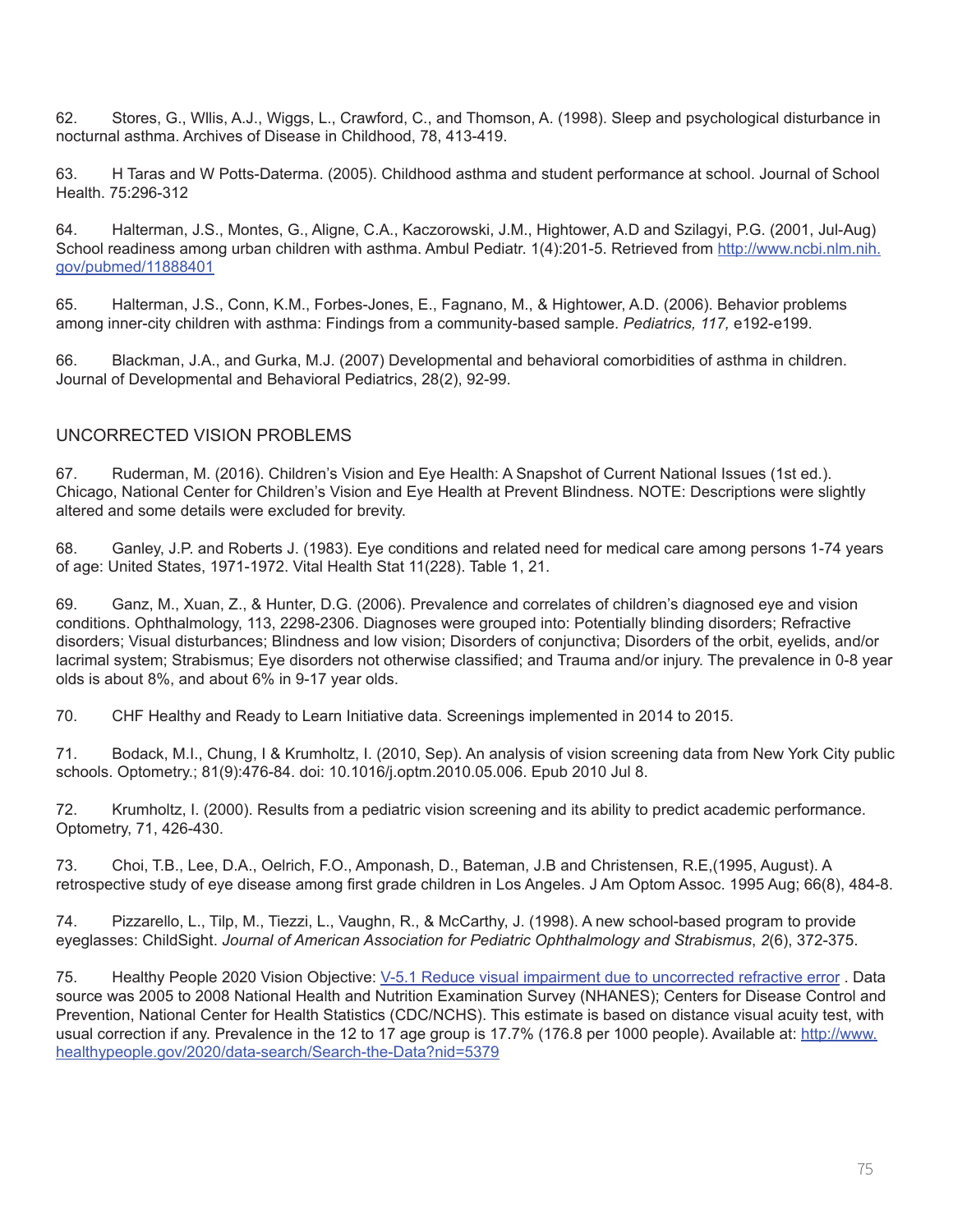76. Ruderman, M.( 2016). Children's Vision and Eye Health: A Snapshot of Current National Issues (1st ed.). Chicago, IL: National Center for Children's Vision and Eye Health at Prevent Blindness. This study in turn cites:Qiu, M., Wang, S.Y., Singh, K.L. (2014). Racial Disparities in Uncorrected and Undercorrected Refractive Error in the United States. Investigative Ophthalmology & Visual Science, 55(10):6996-7005. See TABLE 4. Joint Effect of Race/Ethnicity and Other Risk Factors on Inadequate Refractive Correction in Subjects With Correctable Refractive Error.

77. Prevalence of myopia, hyperopia and astigmatism is taken from: Ruderman, M. (2016). Children's Vision and Eye Health: A Snapshot of Current National Issues (1st ed.). Chicago, IL: National Center for Children's Vision and Eye Health at Prevent Blindness.

78. Ruderman, M. (2016). Children's Vision and Eye Health: A Snapshot of Current National Issues (1st ed.). Chicago, IL: National Center for Children's Vision and Eye Health at Prevent Blindness.

79. National Health Interview Survey, CDC/NCHS. Data retrieved from Healthy People 2020 website. Objective-Vision V-2 Reduce blindness and visual impairment in children and adolescents aged 17 years and under. This estimate is based on response by parent or other knowledgeable adult in the family on behalf of the child to the question: "Does [name of child] have any trouble seeing, even when wearing glasses or contact lenses?". Link: [https://www.healthypeople.](https://www.healthypeople.gov/2020/data-search/Search-the-Data?nid=5373) [gov/2020/data-search/Search-the-Data?nid=5373](https://www.healthypeople.gov/2020/data-search/Search-the-Data?nid=5373)

80. Ruderman, M. (2016). Children's Vision and Eye Health: A Snapshot of Current National Issues (1st ed.). Chicago, IL: National Center for Children's Vision and Eye Health at Prevent Blindness. On Page 17, the report refers to the guidelines issued by a National Expert Panel convened by the National Center for Children's Vision and Eye Health (NCCVEH).

81. AAPOS (American Association of Pediatric Ophthalmology and Strabismus). Vision Screening Recommendations. Available at: [http://www.aapos.org//client\\_data/files/2014/1076\\_aapos\\_visscreen.pdf](http://www.aapos.org//client_data/files/2014/1076_aapos_visscreen.pdf)

82. Ruderman, M. (2016). Children's Vision and Eye Health: A Snapshot of Current National Issues (1st ed.). Chicago, IL: National Center for Children's Vision and Eye Health at Prevent Blindness. On Page 18, the report describes eye examinations.

83. Ruderman, M. (2016). Children's Vision and Eye Health: A Snapshot of Current National Issues (1st ed.). Chicago, IL: National Center for Children's Vision and Eye Health at Prevent Blindness. Pages 12-13. This report uses: National Survey of Children's Health. NSCH 2011/12. Data query from the Child and Adolescent Health Measurement Initiative, Data Resource Center for Child and Adolescent Health website. Retrieved 05/16/2016 from www. childhealthdata.org.

84. Center for Surveillance, Epidemiology, and Laboratory Services, Centers for Disease Control and Prevention (CDC), U.S. Department of Health and Human Services. "Use of Selected Clinical Preventive Services to Improve the Health of Infants, Children, and Adolescents — United States, 1999–2011. Pages 43 to 46.

85. Ruderman, M. (2016). Children's Vision and Eye Health: A Snapshot of Current National Issues (1st ed.). Chicago, IL: National Center for Children's Vision and Eye Health at Prevent Blindness. See Page 14.

86. Ruderman, M. (2016). Children's Vision and Eye Health: A Snapshot of Current National Issues (1st ed.). Chicago, IL: National Center for Children's Vision and Eye Health at Prevent Blindness. This report in turn cites: Kemper,A.R., Helfrich, A., Talbot, J., Patel, N., Crews, J.E. (2011). Improving the Rate of Preschool Vision Screening: An Interrupted Time-Series Analysis. Pediatrics, 128(5), 1279-1284.

87. "Children's Vision and Eye Health: A Snapshot of Current National Issues" report by The National Center for Children's Vision and Eye Health at Prevent Blindness. This report in turn cites: Zhang, X., Elliott, M.N., Saaddine, J.B. et al. (2012). Unmet Eye Care Needs Among U.S. 5th-Grade Students. American Journal of Preventive Medicine 43(1):55- 58, 14.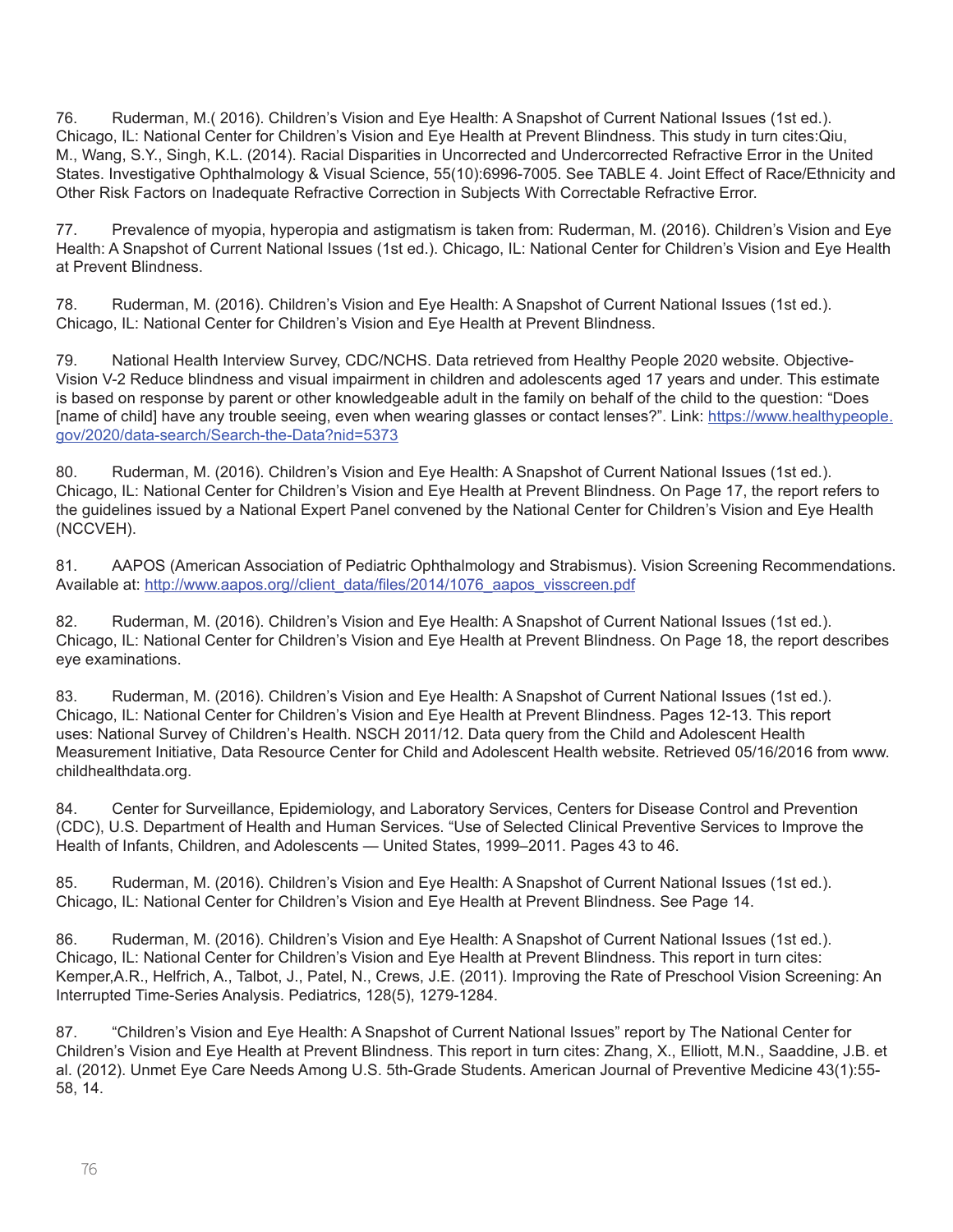88. Studies examining barriers to follow up care: i) [Zhang, X](http://www.ncbi.nlm.nih.gov/pubmed/?term=Zhang%20X%5BAuthor%5D&cauthor=true&cauthor_uid=22704746)., [Elliott, M.N](http://www.ncbi.nlm.nih.gov/pubmed/?term=Elliott%20MN%5BAuthor%5D&cauthor=true&cauthor_uid=22704746)., [Saaddine, J.B.](http:///h), [Berry, J.G](http://www.ncbi.nlm.nih.gov/pubmed/?term=Berry%20JG%5BAuthor%5D&cauthor=true&cauthor_uid=22704746)., [Cuccaro,](http://www.ncbi.nlm.nih.gov/pubmed/?term=Cuccaro%20P%5BAuthor%5D&cauthor=true&cauthor_uid=22704746)  [P](http://www.ncbi.nlm.nih.gov/pubmed/?term=Cuccaro%20P%5BAuthor%5D&cauthor=true&cauthor_uid=22704746)., [Tortolero, S.](http:///h), [Franklin, F](http://www.ncbi.nlm.nih.gov/pubmed/?term=Franklin%20F%5BAuthor%5D&cauthor=true&cauthor_uid=22704746)., [Barker, L.E.](http://www.ncbi.nlm.nih.gov/pubmed/?term=Barker%20LE%5BAuthor%5D&cauthor=true&cauthor_uid=22704746), [Schuster, M.A.](http://www.ncbi.nlm.nih.gov/pubmed/?term=Schuster%20MA%5BAuthor%5D&cauthor=true&cauthor_uid=22704746), [Am, J.](http://www.ncbi.nlm.nih.gov/pubmed/22704746) (2012, July). 43(1):55-8. doi: 10.1016/j amepre.2012.01.032. Unmet eye care needs among U.S. 5th-grade students. ; ii) [Su](http://www.ncbi.nlm.nih.gov/pubmed/?term=Su%20Z%5BAuthor%5D&cauthor=true&cauthor_uid=23993718), Z., Marvin, E.K., Wang, B.Q., van Zyl T, Elia MD, Garza EN, Salchow DJ, Forster SH.Identifying barriers to follow-up eye care for children after failed vision screening in a primary care setting. [J AAPOS.](http://www.ncbi.nlm.nih.gov/pubmed/23993718) 2013 Aug;17(4):385-90. doi: 10.1016/j.jaapos.2013.05.008. Link: [http://](http://www.ncbi.nlm.nih.gov/pubmed/23993718) [www.ncbi.nlm.nih.gov/pubmed/23993718](http://www.ncbi.nlm.nih.gov/pubmed/23993718); iii) "Children's Vision and Eye Health: A Snapshot of Current National Issues" report by The National Center for Children's Vision and Eye Health at Prevent Blindness. This report in turn cites: a) Chu, R., Huang, K., Barnhardt, C., Chen, A. (2015). The Effect of an On-Site Vision Examination on Adherence to Vision Screening Recommendations. The Journal of School Nursing, 31(2):84-90. and b) Traboulsi EI, Cimino H, Mash C, et al. Vision First, A Program to Detect and Treat Eye Diseases in Young Children: The First Four Years. Transactions of the American Ophthalmological Society, 2008;106:179-186.

89. Healthy People 2020 Vision Objective: V-5.1 Reduce visual impairment due to uncorrected refractive error . Data source was 2005 to 2008 National Health and Nutrition Examination Survey (NHANES); Centers for Disease Control and Prevention, National Center for Health Statistics (CDC/NCHS). Available at: [http://www.healthypeople.gov/2020/](http://www.healthypeople.gov/2020/data-search/Search-the-Data?nid=5379) [data-search/Search-the-Data?nid=5379](http://www.healthypeople.gov/2020/data-search/Search-the-Data?nid=5379) This estimate is based on distance visual acuity test, with usual correction if any. Prevalence in the 12 to 17 age group is 17.7% (176.8 per 1000 people).

90. Ruderman, M. (2016). Children's Vision and Eye Health: A Snapshot of Current National Issues (1st ed.). Chicago, IL: National Center for Children's Vision and Eye Health at Prevent Blindness. This study in turn cites:Qiu, M., Wang, S.Y., Singh, K., Lin, S.C. (2014). Racial Disparities in Uncorrected and Undercorrected Refractive Error in the United States. Investigative Ophthalmology & Visual Science, 55(10), 6996-7005.

91. Basch, C. E. (2011). Vision and the Achievement Gap Among Urban Minority Youth. Journal of School Health, 81: 599–605. doi: 10.1111/j.1746-1561.2011.00633.x

92. Shankar, S., Evans ,M.A and Bobier, W.R. (2007, November). "Hyperopia and emergent literacy of young children: pilot study." Optom Vis Sci.84(11):1031-8.

93. Kulp, M.T., Ciner, E., Maguire, M., Moore, B, Pentimonti, J., Pistilli, M., Cyert, L., Candy, T.R., Quinn, G and Ying, G.S. (2016, April). Uncorrected Hyperopia and Preschool Early Literacy: Results of the Vision in Preschoolers-Hyperopia in Preschoolers (VIP-HIP) Study. VIP-HIP Study Group. [Ophthalmology.](http://www.ncbi.nlm.nih.gov/pubmed/26826748);123(4):681-9. doi: 10.1016/j.ophtha.2015.11.023. Epub 2016 Jan 27.

94. Narayanasamy S, Vincent SJ, Sampson GP, Wood JM (February 2015). Impact of simulated hyperopia on academic-related performance in children. Optometry and Vision Science, Vol. 92, No. 2.

95. Ma Xiaochen, Zhou Zhongqiang, Yi Hongmei, Pang Xiaopeng, Shi Yaojiang, Chen Qianyun et al. Effect of providing free glasses on children's educational outcomes in China: cluster randomized controlled trial BMJ 2014.

96. Orlansky,G., Wilmer,J., Taub, M.B., Rutner, D., Ciner, E. and Gryczynski, J. (2015). Astigmatism and Early Academic Readiness in Preschool Children. Optom Vis Sci 92:279Y285.

97. Wills, J., Gillett, R., Eastwell, E., Abraham, R., Coffey, K., Webber, A and Wood, J. (2012). Effect of Simulated Astigmatic Refractive Error on Reading Performance in the Young. 1040-5488/12/8903-0271/0 VOL. 89, NO. 3, PP. 271–276.

98. Kelly, K.R. et al. Amblyopic children read more slowly than controls under natural, binocular reading conditions. Journal of American Association for Pediatric Ophthalmology and Strabismus {JAAPOS} , Volume 19 , Issue 6 , 515-520. Epub 2015 Nov 20.

99. Webber, A.L., Wood, J.M., Gole, G. A and Brown, B. (2008, February). The effect of amblyopia on fine motor skills in children. Invest Ophthalmol Vis Sci.49(2):594-603. doi: 10.1167/iovs.07-0869.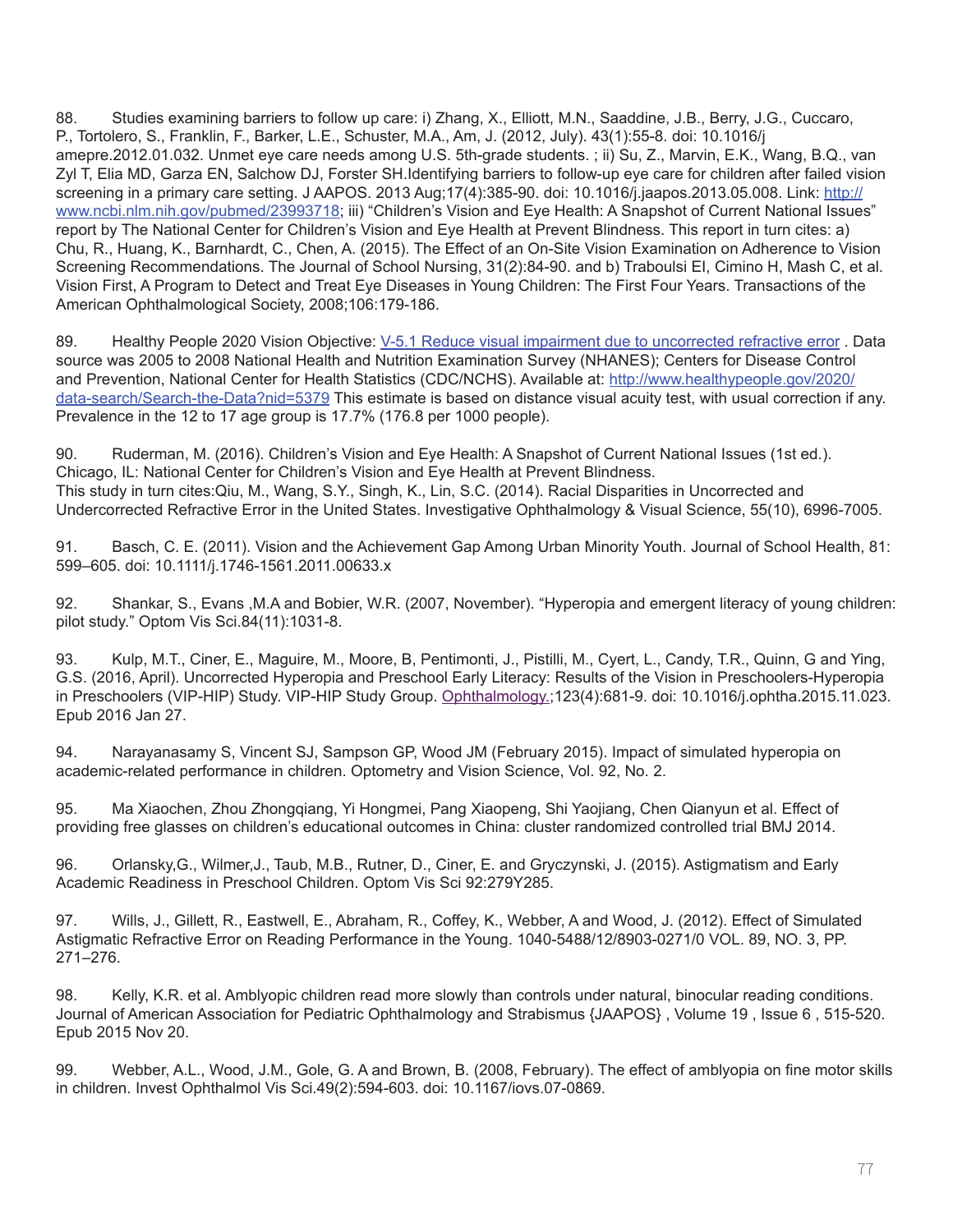100. Basch, C. E. (2011). Vision and the Achievement Gap Among Urban Minority Youth. Journal of School Health, 81:599–605. doi: 10.1111/j.1746-1561.2011.00633.x. Study cited: Taylor Kulp, M. (1999, March). Relationship between visual motor integration skill and academic performance in kindergarten through third grade. Optom Vis Sci. Mar;76(3):159-63.

101. Barnhardt, C., Borsting, E., Deland, P., Pham, N and Vu, T. (2005,February). Relationship between visual-motor integration and spatial organization of written language and math. Optom Vis Sci. 2005 Feb;82(2):138-43.

102. Barnhardt, C., Borsting, E., Deland, P., Pham, N and Vu, T. (2005,February). Relationship between visual-motor integration and spatial organization of written language and math.[Optom Vis Sci.](http://www.ncbi.nlm.nih.gov/pubmed/?term=Relationship+between+Visual+motor+integration+and+spatial+organization+of+written+language+and+math) 2005 Feb;82(2):138-43. Languagebased skills are letter sound knowledge, rapid naming of letters, phonological awareness, vocabulary, decoding skills and word reading fluency.

#### UNADDRESSED HEARING PROBLEMS

103. American Speech-Language-Hearing Association, "Type, Degree and Configuration of Hearing Loss" Retrieved from: http://www.asha.org/uploadedFiles/AIS-Hearing-Loss-Types-Degree-Configuration.pdf

104. Clark, J. G. (1981). Uses and abuses of hearing loss classification. Asha, 23, 493–500

105. American Speech-Language-Hearing Association. Guidelines for Audiologic Screening ASHA Panel on Audiologic Assessment. Retrieved from<http://www.asha.org/policy/GL1997-00199/>

106. American Speech-Language-Hearing Association. Guidelines for Audiologic Screening ASHA Panel on Audiologic Assessment. Retrieved from<http://www.asha.org/policy/GL1997-00199/>.

107. American Speech-Language-Hearing Association. Guidelines for Audiologic Screening ASHA Panel on Audiologic Assessment. Retrieved from<http://www.asha.org/policy/GL1997-00199/>

108. American Academy of Audiology. Childhood Hearing Screening Guidelines. September 2011. Retrieved from: https://www.cdc.gov/ncbddd/hearingloss/documents/aaa\_childhood-hearing-guidelines\_2011.pdf

109. Niskar, A. S., Kieszak, S. M., Holmes, A., Esteban, E., Rubin, C., and Brody, D. J. (1998). Prevalence of Hearing Loss Among Children 6 to 19 Years of Age.The Third National Health and Nutrition Examination Survey. Journal of the American Medical Association, 279(4), 1071-1075.

110. Niskar AS, Kieszak SM, Holmes AE, Esteban E, Rubin C, Brody DJ. Estimated prevalence of noise-induced hearing threshold shifts among children 6 to 19 years of age: the Third National Health and Nutrition Examination Survey, 1988–1994, United States. Pediatrics. 2001;108:40–43.

111. Year 2007 Position Statement: Principles and Guidelines for Early Hearing Detection and Intervention Programs. (2007, October). [VOLUME 120/ISSUE 4](http:///h). Retrieved from: http://pediatrics.aappublications.org/content/120/4/898.

112. Bright Futures/American Academy of Pediatrics. Recommendations for Preventive Pediatric Health Care.These guidelines represent a consensus by the American Academy of Pediatrics (AAP) and Bright Futures.The AAP continues to emphasize the great importance of continuity of care in comprehensive health supervision and the need to avoid fragmentation of care. Refer to the specific guidance by age as listed in Bright Futures guidelines (Hagan JF, Shaw JS, Duncan PM, eds. Bright Futures Guidelines for Health Supervision of Infants, Children and Adolescents. 3rd ed. Elk Grove Village, IL: American Academy of Pediatrics; 2008).

113. American Speech-Language-Hearing Association. Guidelines for Audiologic Screening ASHA Panel on Audiologic Assessment. Retrieved from<http://www.asha.org/policy/GL1997-00199/>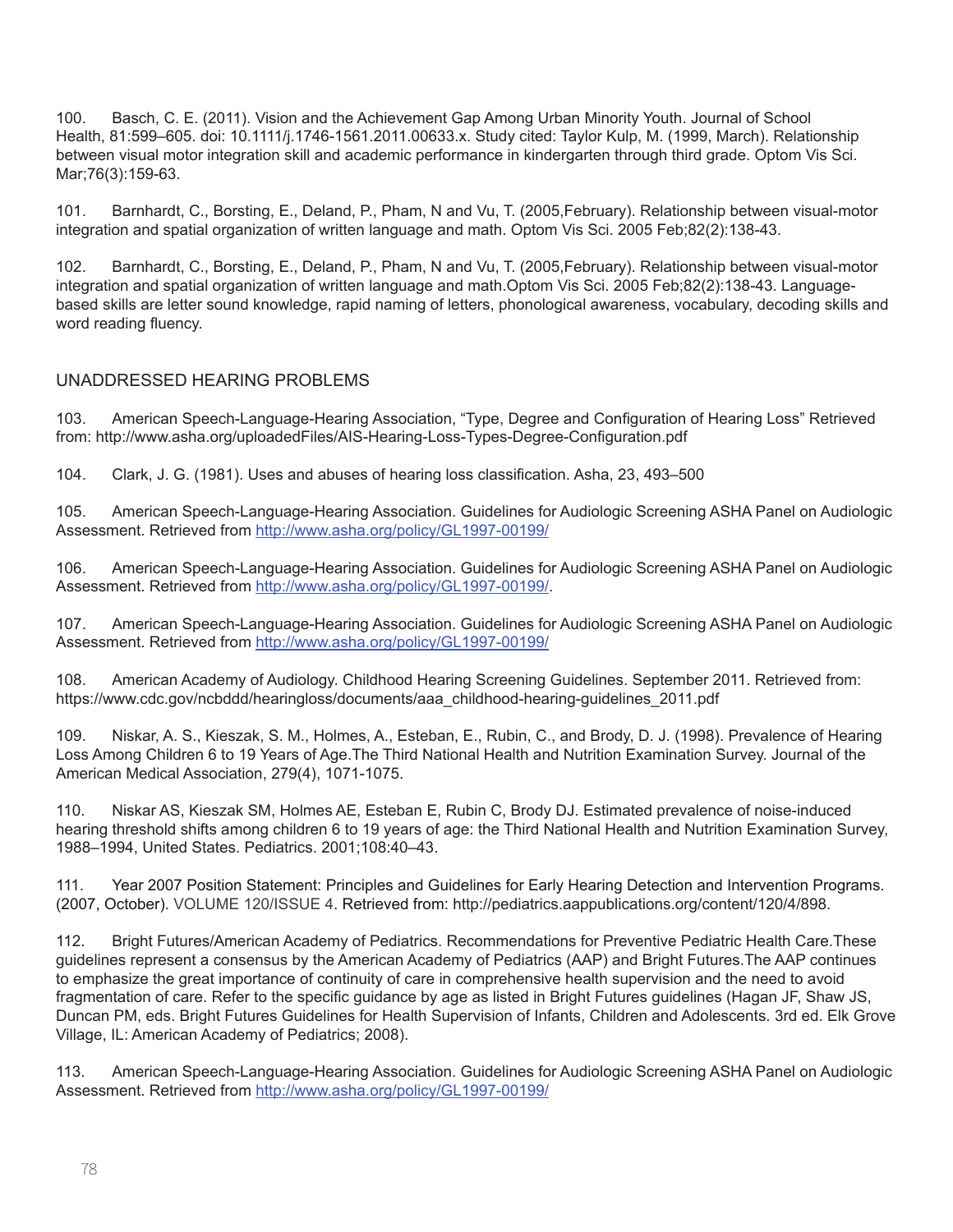114. American Speech-Language-Hearing Association. Guidelines for Audiologic Screening ASHA Panel on Audiologic Assessment. Retrieved from<http://www.asha.org/policy/GL1997-00199/>.

115. Buz Harlor, A. and Bower, C. (2009, October). Hearing Assessment in Infants and Children: Recommendations Beyond Neonatal Screening. [Pediatrics.](http://pediatrics.aappublications.org) [VOLUME 124/ISSUE 4](http://pediatrics.aappublications.org/content/124/4).

116. William A. Rutala, Ph.D., M.P.H.1,2, David J. Weber, M.D., M.P.H.1,2, and the Healthcare Infection Control Practices Advisory Committee (HICPAC) Guideline for Disinfection and Sterilization in Healthcare Facilities, 2008 http:// www.cdc.gov/hicpac/pdf/guidelines/disinfection\_nov\_2008.pdf

117. Year 2007 Position Statement: Principles and Guidelines for Early Hearing Detection and Intervention Programs. (2007, October). [VOLUME 120/ISSUE 4](http:///h). Retrieved from: http://pediatrics.aappublications.org/content/120/4/898.

118. American Speech-Language-Hearing Association. Guidelines for Audiologic Screening ASHA Panel on Audiologic Assessment. Retrieved from<http://www.asha.org/policy/GL1997-00199/> .

119. National center for Hearing Assessment and management. Utah State University. Retrieved from: [www.](http://www.infanthearing.org) [infanthearing.org](http://www.infanthearing.org).

120. Buz Harlor, A.D and Bower, C. (2009, October). Hearing Assessment in Infants and Children: Recommendations Beyond Neonatal Screening. [Pediatrics](http://pediatrics.aappublications.org)[, VOLUME 124/ISSUE 4](http://pediatrics.aappublications.org/content/124/4).

121. Perkins, J and McKeeon, C. (2004). Issue Brief: Hearing Services for Children on Medicaid: A Review of EPSDT Services. Accessed from : http://www.healthlaw.org/publications/Issue-brief-hearing-services-for-children-on-medicaid#. V4kH2fkrLct

122. Sekhar, Zalewski, Paul (2013). Variability of State School-Based Hearing Screening Protocols in The United States. J Community Health (2013) 38:569–574 DOI 10.1007/s10900-013-9652-6

123. American Academy of Audiology Childhood Hearing Screening Guidelines(2001, September). Accessed from: [http://www.cdc.gov/ncbddd/hearingloss/documents/AAA\\_Childhood%20Hearing%20Guidelines\\_2011.pdf](http://www.cdc.gov/ncbddd/hearingloss/documents/AAA_Childhood%20Hearing%20Guidelines_2011.pdf)

124. Yoshinaga-Itano, C. (1995). Efficacy of early identification and early intervention. Semin Hear.16. 115– 123.

125. Yoshinaga-Itano, C., Coulter, D., Thomson, V.(2000). The Colorado Newborn Hearing Screening Project: effects on speech and language development for children with hearing loss. J Perinatol. 20(8 pt 2) :S132– S137

126. Blumsack and Anderson, 2004<http://www.hearingreview.com/2004/09/back-to-school-13-facts-revisited/>

127. Yoshinaga-Itano, C. (2004). Levels of evidence: universal newborn hearing screening (UNHS) and early hearing detection and intervention systems (EHDI). J Commun Disorder. 37 :451– 465.

128. Bess, F., Dodd-Murphy. And Parker, R. (1998). Minimal hearing loss in children: Prevalence, education progress and functional status. Ear and Hearing 19: 339-354.

129. Bess, F., Dodd ‐ Murphy, J., and R. Parker. (1998). Minimal hearing loss in children: Prevalence, educational progress and functional status. Ear and Hearing 19: 339 ‐ 35.

130. Bess, F., Dodd-Murphy. And Parker, R. (1998). Minimal hearing loss in children: Prevalence, education progress and functional status. Ear and Hearing 19: 339-354.

131. Bess, F. (1982). Children with unilateral hearing loss. Journal of the Academy of Rehabilitative Audiology 15:131‐144.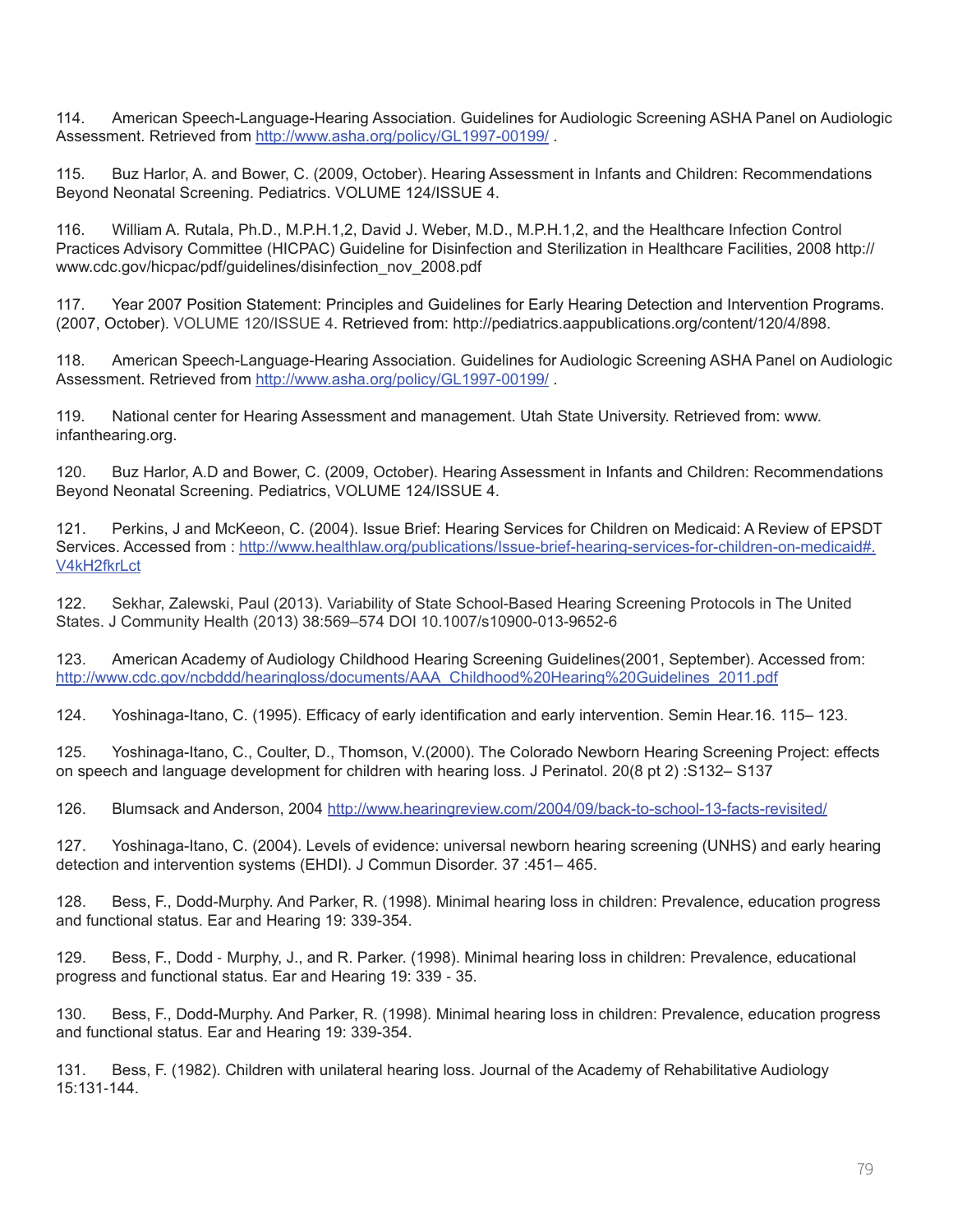132. Lieu, J. (2004). Speech-Language and Educational Consequences of Unilateral Hearing Loss in Children. *Arch Otolaryngol Head Neck Surg.* 130(5):524-530. doi:10.1001/archotol.130.5.524

133. [Lieu. J.E.](http://www.ncbi.nlm.nih.gov/pubmed/?term=Lieu%20JE%5BAuthor%5D&cauthor=true&cauthor_uid=20457680)[, Tye-Murray, N.](http://www.ncbi.nlm.nih.gov/pubmed/?term=Tye-Murray%20N%5BAuthor%5D&cauthor=true&cauthor_uid=20457680)[, Karzon and R.K.](http://www.ncbi.nlm.nih.gov/pubmed/?term=Karzon%20RK%5BAuthor%5D&cauthor=true&cauthor_uid=20457680)[, Piccirillo, J.F.](http://www.ncbi.nlm.nih.gov/pubmed/?term=Piccirillo%20JF%5BAuthor%5D&cauthor=true&cauthor_uid=20457680) (2010, June). Unilateral hearing loss is associated with worse speech-language scores in children. Pediatrics.125(6). e1348-55. doi: 10.1542/peds.2009-2448. Epub 2010 May 10

134. Brooks, D. 1978. Impedance screening for school children: State of the art. In Impedance Screening for Middle Ear Disease in Children, edited by E. Harford and others . New York: Grune & Stratton, Inc.

135. Lous, J. and M. Fiellau Nikolajsen. 1981. Epidemiology of middle ear effusion and tubal dysfunction. A one year study comprising monthly tympanometry in 387 non selected seven year old children. International Journal of Pediatric Otorhinolaryngology 3: 303 317.

#### DENTAL PAIN

136. Lewis,C. and Stout, J. (2010 Nov). Toothache in US children. Arch Pediatr Adolesc Med. 164(11) 1059-63. doi: 10.1001/archpediatrics.2010.206. PMID: 21041599. This study in turn cites from: Matthews RW, Peak JD, Scully C.(1994). The efficacy of management of acute dental pain. Br Dent, J. (1994). 176(11):413-416.

137. The description of the process of dental decay is described by Colgate Oral Care Center. Retrieved on 02/23/2016 from:<http://www.colgate.com/en/us/oc/oral-health/conditions/cavities/article/dental-caries-cavities> Website states that description has been reviewed by the Columbia University College of Dental Medicine.

138. Center for Surveillance, Epidemiology, and Laboratory Services, Centers for Disease Control and Prevention (CDC), U.S. Department of Health and Human Services. "Use of Selected Clinical Preventive Services to Improve the Health of Infants, Children, and Adolescents — United States, 1999–2011. We have drawn from the subsection: "Use of Dental Care and Effective Preventive Services in Preventing Tooth Decay Among U.S. Children and Adolescents — Medical Expenditure Panel Survey, United States, 2003–2009 and National Health and Nutrition Examination Survey, United States, 2005–2010."

139. Pine CM, Harris RV, Burnside G, Merrett MC. An investigation of the relationship between untreated decayed teeth and dental sepsis in 5-year-old children. Br Dent J. 2006 Jan 14;200(1):45-7; discussion 29. PubMed PMID:16415836.

140. Dye, B.A., Thornton-Evans, G., Li X, Iafolla TJ. Dental caries and sealant prevalence in children and adolescents in the United States, 2011–2012. NCHS data brief, no 191. Hyattsville, MD: National Center for Health Statistics. 2015. This study uses 2011-2012 National Health and Nutrition Examination Survey data.

141. Dye, B.A., Thornton-Evans, G., Li, X., Iafolla, T.J. Dental caries and sealant prevalence in children and adolescents in the United States, 2011–2012. NCHS data brief, no 191. Hyattsville, MD: National Center for Health Statistics. 2015. Retrieved on 02/23/201 from: <http://www.cdc.gov/nchs/data/databriefs/db191.pdf>. Note that rate for dental caries in the 2 to 5 years olds is referring to primary teeth, while the rates for the older age groups of 6 to 11 year olds and 12 to 19 year olds are referring to permanent teeth.

142. Data Source: National Health and Nutrition Examination Survey (NHANES), CDC/NCHS. Healthy People 2020. OH-1.2: Children with dental caries in their primary and permanent teeth (percent, 6–9 years). Disparities Overview by Income. Retrieved from:<https://www.healthypeople.gov/2020/data/disparities/summary/Chart/4993/6.1>

143. Dye, B.A., Thornton-Evans, G., Li X, Iafolla TJ. Dental caries and sealant prevalence in children and adolescents in the United States, 2011–2012. NCHS data brief, no 191. Hyattsville, MD: National Center for Health Statistics. 2015. This study uses 2011-2012 National Health and Nutrition Examination Survey data.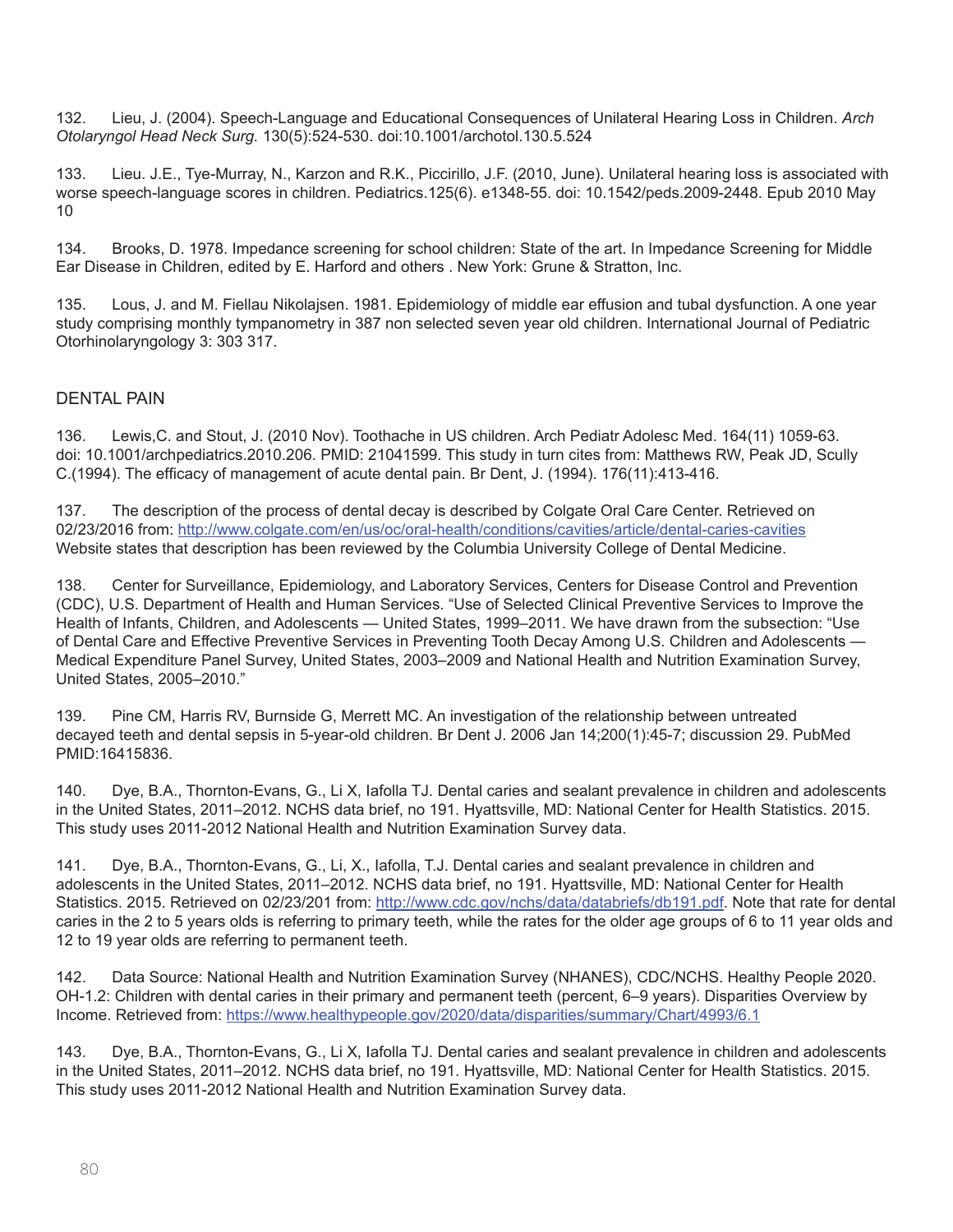144. National Health and Nutrition Examination Survey (NHANES), CDC/NCHS. Healthy People 2020. OH-2.2 Reduce the proportion of children aged 6 to 9 years with untreated dental decay in their primary and permanent teeth. Retrieved from: https://www.healthypeople.gov/2020/data-search/Search-the-Data#objid=5017

145. Dye, B.A., Thornton-Evans, G., Li X, Iafolla TJ. Dental caries and sealant prevalence in children and adolescents in the United States, 2011–2012. NCHS data brief, no 191. Hyattsville, MD: National Center for Health Statistics. 2015. This study uses 2011-2012 National Health and Nutrition Examination Survey data. Retrieved on 02/23/201 from: [http://](http://www.cdc.gov/nchs/data/databriefs/db191.pdf) [www.cdc.gov/nchs/data/databriefs/db191.pdf](http://www.cdc.gov/nchs/data/databriefs/db191.pdf).

146. Mulligan, R., Seirawan ,H., Faust, S and Barzaga, C. Dental caries in underprivileged children of Los Angeles. J Health Care Poor Underserved. 2011; 22(2):648–662 [PubMed].

147. National Center for Health Statistics. Health, United States, 2015: With Special Feature on Racial and Ethnic Health Disparities. Hyattsville, MD. 2016. Table 60. Untreated dental caries, by selected characteristics: United States, selected years 1988–1994 through 2011–2012. Page 224. Link: <http://www.cdc.gov/nchs/data/hus/hus15.pdf>

148. Source: Data supporting Healthy People 2020 Oral Health Objectives. Caries prevalence by age group over time. Children aged 3 to 5 years: 1999-2004: 33.3% & 2011-2012: 27.9%. Children aged 6 to 9 years: 1999-2004: 54.4% & 2011-2012: 57.7%. Children aged 13 to 15 years: 1999-2004: 53.7% & 2011-2012: 53.4%.

149. Prevention recommendations are taken from the following CDC study: Center for Surveillance, Epidemiology, and Laboratory Services, Centers for Disease Control and Prevention (CDC), U.S. Department of Health and Human Services. "Use of Selected Clinical Preventive Services to Improve the Health of Infants, Children, and Adolescents — United States, 1999–2011. See subsection: "Use of Dental Care and Effective Preventive Services in Preventing Tooth Decay Among U.S. Children and Adolescents — Medical Expenditure Panel Survey, United States, 2003–2009 and National Health and Nutrition Examination Survey, United States, 2005–2010."

150. School-Based Oral Health Services: A Select Bibliography. Link: [http://www.healthinschools.org/Health-in-](http://www.healthinschools.org/Health-in-Schools/Health-Services/School-Based-Dental-Health/Dental-Health-Bibliography.aspx)[Schools/Health-Services/School-Based-Dental-Health/Dental-Health-Bibliography.aspx](http://www.healthinschools.org/Health-in-Schools/Health-Services/School-Based-Dental-Health/Dental-Health-Bibliography.aspx)

151. See Healthy People 2020 Oral Health Objectives at: https://www.healthypeople.gov/2020/topics-objectives/topic/ oral-health/objectives

152. Centers for Medicaid & Medicare Services. (CMS). National Health Expenditure Projections 2011-2021. 2011.

153. Solomon, E.S. The past and future evolution of the dental workforce team. J Dent Educ, 2012. 76(8): p. 1028-35.

154. Tellez, Marisol et al. Sealants and dental caries. The Journal of the American Dental Association , Volume 142 , Issue 9 , 1033 – 1040.

155. National 2009 data is taken from the following CDC study: Center for Surveillance, Epidemiology, and Laboratory Services, Centers for Disease Control and Prevention (CDC), U.S. Department of Health and Human Services. "Use of Selected Clinical Preventive Services to Improve the Health of Infants, Children, and Adolescents — United States, 1999-2011. We have drawn from the subsection: "Use of Dental Care and Effective Preventive Services in Preventing Tooth Decay Among U.S. Children and Adolescents — Medical Expenditure Panel Survey, United States, 2003–2009 and National Health and Nutrition Examination Survey, United States, 2005-2010. Retrieved on 11/01/16 from: [https://www.](https://www.cdc.gov/mmwr/preview/mmwrhtml/su6302a9.htm) [cdc.gov/mmwr/preview/mmwrhtml/su6302a9.htm](https://www.cdc.gov/mmwr/preview/mmwrhtml/su6302a9.htm)

156. -2012 data is taken from: Dye, B.A., Thornton-Evans, G., L,i X., Iafolla, T.J. (2015). Dental caries and sealant prevalence in children and adolescents in the United States, 2011–2012. NCHS data brief, no 191. Hyattsville, MD: National Center for Health Statistics.Retrieved on 02/23/201 from:<http://www.cdc.gov/nchs/data/databriefs/db191.pdf>.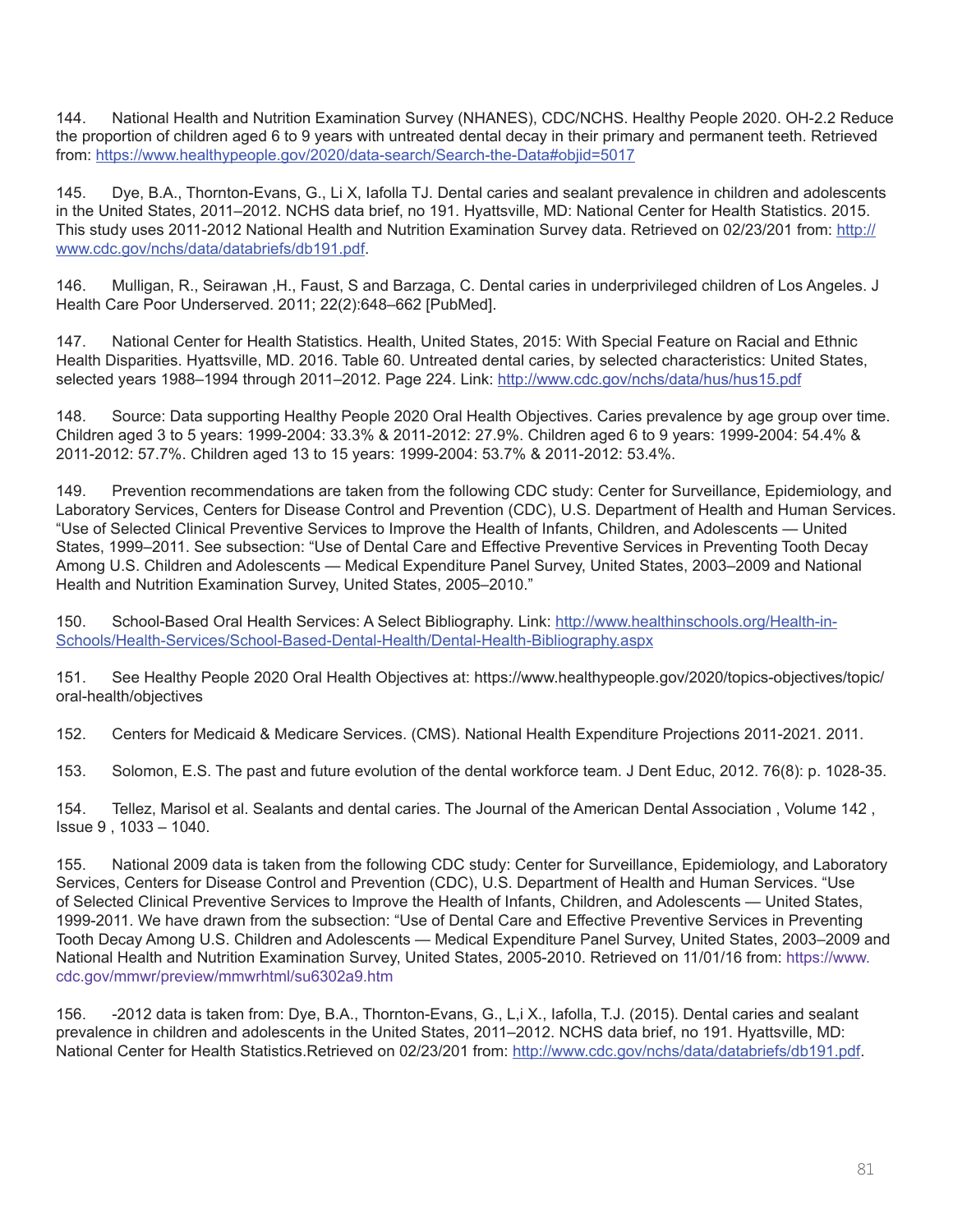157. Jackson, S.L., Vann, W.F., Kotch, J.B, Pahel, B.T and Lee, J.Y. (2011). Impact of Poor Oral Health on Children's School Attendance and Performance. American Journal of Public Health.101(10):1900-1906. doi:10.2105/ AJPH.2010.200915.

158. Seirawan, H., Faust, S and Mulligan, R.(2012, September). "The impact of oral health on the academic performance of disadvantaged children." Am J Public Health.;102(9):1729-34. doi: 10.2105 /AJPH.2011. 300478. Epub 2012 Jul 19.5.

159. Pourat, N. and Nicholson G. (2009). Unaffordable Dental Care Is Linked to Frequent School Absences. Los Angeles, CA: UCLA Center for Health Policy Research. This report uses data from the 2007 California Health Interview Survey. Respondent (parent or legal guardian) was asked to specifically not count time missed for cleaning or a checkup.

160. School of Dentistry and the Department of Pediatric Dentistry at Mott Children's Health Center in Flint. Unable to find study report or journal article. Findings of study described in article posted on University of Michigan website. "More vigilance needed in children's oral health." Jerry Mastey. University of Michigan School of Dentistry. February 8, 2006. Retrieved on 02/23/16 from: http://www.ur.umich.edu/0506/Feb06\_06/20.shtml

161. Fast Facts by National Center for Education Statistics says: "The average class size in 2011–12 was 21.2 pupils for public elementary schools and 26.8 pupils for public secondary schools." Link: http://nces.ed.gov/fastfacts/display.asp?id=28

162. Seirawan, H., Faust, S and Mulligan, R. (2012, September). "The impact of oral health on the academic performance of disadvantaged children." 102(9):1729-34. doi: 10.2105/AJPH.2011.300478. Epub 2012 Jul 19.

163. Jackson, S.L., Vann, W.F., Kotch, J.B., Pahel, B.T and Lee, J.Y. (2011). Impact of Poor Oral Health on Children's School Attendance and Performance. American Journal of Public Health. 101(10):1900-1906. doi:10.2105/ AJPH.2010.200915.

164. Pourat, N and Nicholson, G. (2009). Un-affordable Dental Care Is Linked to Frequent School Absences. Los Angeles, CA: UCLA Center for Health Policy Research. This report uses data from the 2007 California Health Interview Survey. Respondent (parent or legal guardian) was asked to specifically not count time missed for cleaning or a checkup.

165. Gift, H.C., Reisine, S.T and Larach D.C. (1992). The social impact of dental problems and visits. Am J Public Health. 82:1663–8.

166. Seirawan, H., Faust, S. and Mulligan, R.(2012, September). "The impact of oral health on the academic performance of disadvantaged children." Am J Public Health. 102(9):1729-34. doi: 10.2105/AJPH.2011.300478. Epub 2012 Jul 19.

167. The studies vary in terms of how dental health or dental problems are defined and measured, which variables that influence school performance are controlled for in the model, and study populations.

168. Guarnizo-Herreño, C.C and Wehby, G.L. (2012, December). "Children's Dental Health, School Performance and Psychosocial Well-Being" J Pediatr. 161(6): 1153–1159.e2. Published online 2012 June 23. doi: 10.1016/j. jpeds.2012.05.025.

169. Jackson, S.L., Vann, W.F., Kotch, J.B., Pahel, B.T and Lee, J,Y. (2011), Impact of Poor Oral Health on Children's School Attendance and Performance. American Journal of Public Health.101(10):1900-1906. doi:10.2105/ AJPH.2010.200915.

170. Seirawan, H., Faust, S. and Mulligan, R. (2012, September). "The impact of oral health on the academic performance of disadvantaged children." Am J Public Health. 102(9):1729-34. doi: 10.2105/AJPH.2011.300478. Epub 2012 Jul 19.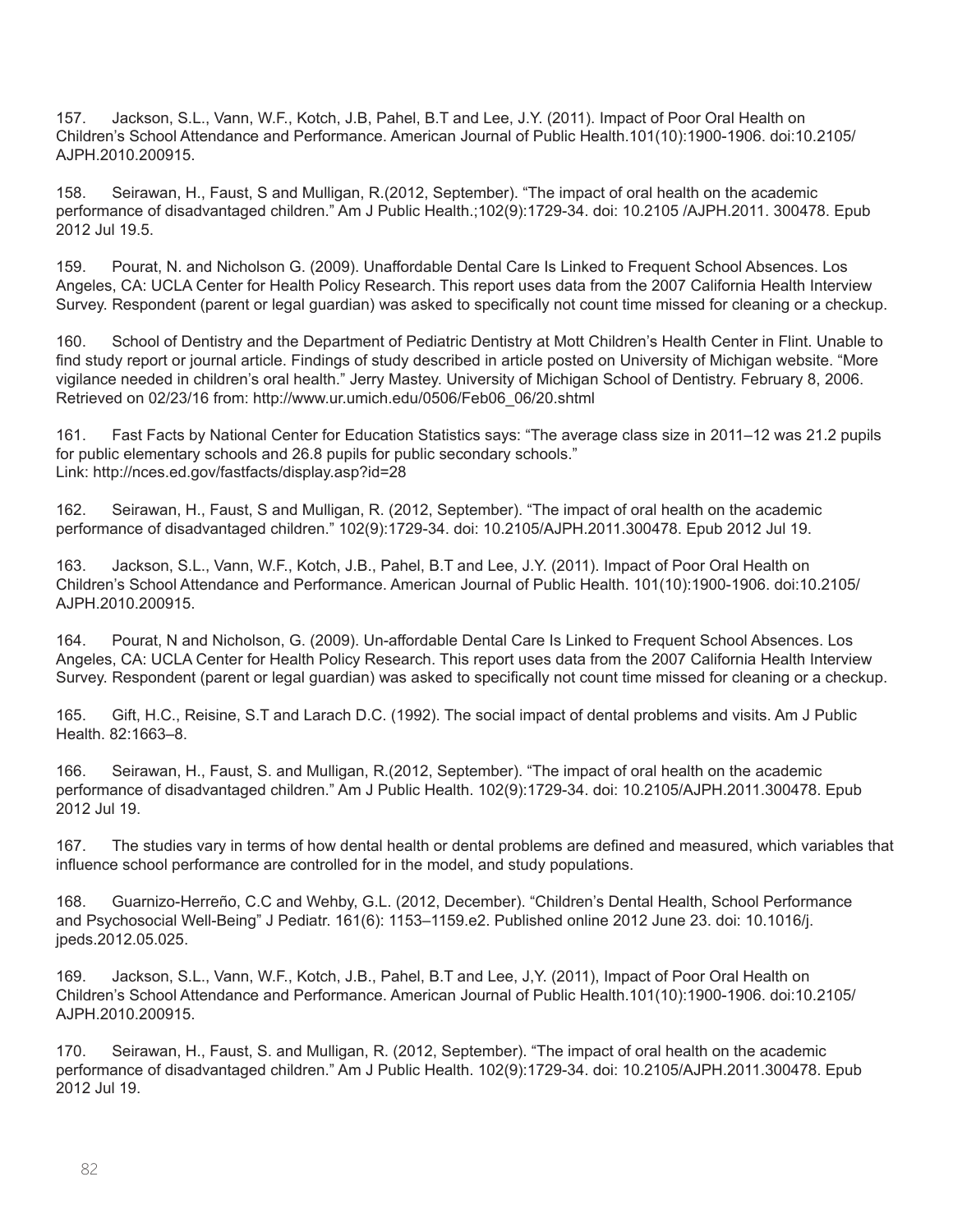171. Study by School of Dentistry and the Department of Pediatric Dentistry at Mott Children's Health Center in Flint. Unable to find study report or journal article. Findings of study described in article posted on University of Michigan website. "More vigilance needed in children's oral health." By Jerry Mastey. UNiversity of MIchigan School of Dentistry. February 8, 2006. Retrieved on 02/23/16 from: http://www.ur.umich.edu/0506/Feb06\_06/20.shtml

172. Thikkurissy, S., Glazer, K., Amini, H., Casamassimo, P.S., Rashid, R. (2012). The comparative morbidities of acute dental pain and acute asthma on quality of life in children. Pediatric Dentistry. 34(4):e77– e80.

173. Guarnizo-Herreño, C.C and Wehby, G.L. (2012 December). "Children's Dental Health, School Performance and Psychosocial Well-Being" J Pediatr. 161(6): 1153–1159.e2. Published online 2012 June 23. doi: 10.1016/j. jpeds.2012.05.025.

174. Richard Niederman. Bringing Care to People Rather Than People to Care. American Journal of Public Health: September 2015, Vol. 105, No. 9, pp. 1733-1733. doi: 10.2105/AJPH.2015.302746

## PERSISTENT HUNGER

175. Coleman-Jensen, A., Gregory, C and Singh, A. (2015, September). Household Food Security in the United States in 2014, ERRN-194, U.S. Department of Agriculture, Economic Research Service.

176. Lewit, E.M., Kerrebrock, N. Childhood Hunger. The Future of Children WELFARE TO WORK Vol. 7 • No. 1 – Spring 1997. Available at: Accessed on May 19, 2016. [https://www.princeton.edu/futureofchildren/publications/](https://www.princeton.edu/futureofchildren/publications/docs/07_01_Indicators.pdf) [docs/07\\_01\\_Indicators.pdf](https://www.princeton.edu/futureofchildren/publications/docs/07_01_Indicators.pdf).

177. United States Department of Agriculture Economic Research Service. Definitions of Food Security. Available at: http://www.ers.usda.gov/topics/food-nutrition-assistance/food-security-in-the-us/definitions-of-food-security.aspx. Accessed on May 18, 2016.

178. This scale consists of 18 questions: three questions about food conditions of the household as a whole; seven questions about food conditions of adults in the household; and, if there are children present in the household, an additional eight questions about their food conditions. Each question asks whether the condition or behavior occurred at any time during the previous 12 months and specifies a lack of money and other resources to obtain food as the reason. Respondents are classified as food insecure if they report three or more food-insecure conditions. Households are classified as having food-insecure children if they report two or more food-insecure conditions among the children in response to questions 11-18.

179. Coleman-Jensen, A. Gregory, C. and Singh, A. (2015, September). Household Food Security in the United States in 2014, ERRN-194, U.S. Department of Agriculture, Economic Research Service.

180. United States Department of Agriculture Economic Research Service. Definitions of Food Security. Available at: <http://www.ers.usda.gov/topics/food-nutrition-assistance/food-security-in-the-us/definitions-of-food-security.aspx>. Accessed on May 18, 2016.

181. Coleman-Jensen, A., (2015, September). Gregory, C and Singh, A. Household Food Security in the United States in 2014, ERRN-194, U.S. Department of Agriculture, Economic Research Service. Page 8. NOTE: The latest study from USDA Economic Research Services' report.

182. Within a food-insecure household, each household member may be affected differently by the household's food insecurity. Some members—particularly young children—may experience only mild effects or none at all, while adults are more severely affected.

183. Alisha Coleman-Jensen, Matthew P. Rabbitt, Christian A. Gregory, and Anita Singh. Household Food Security in the United States in 2015, ERR-215, U.S. Department of Agriculture, Economic Research Service, September 2016. Retrieved on 11/01/16 from: <http://www.ers.usda.gov/webdocs/publications/err215/err-215.pdf>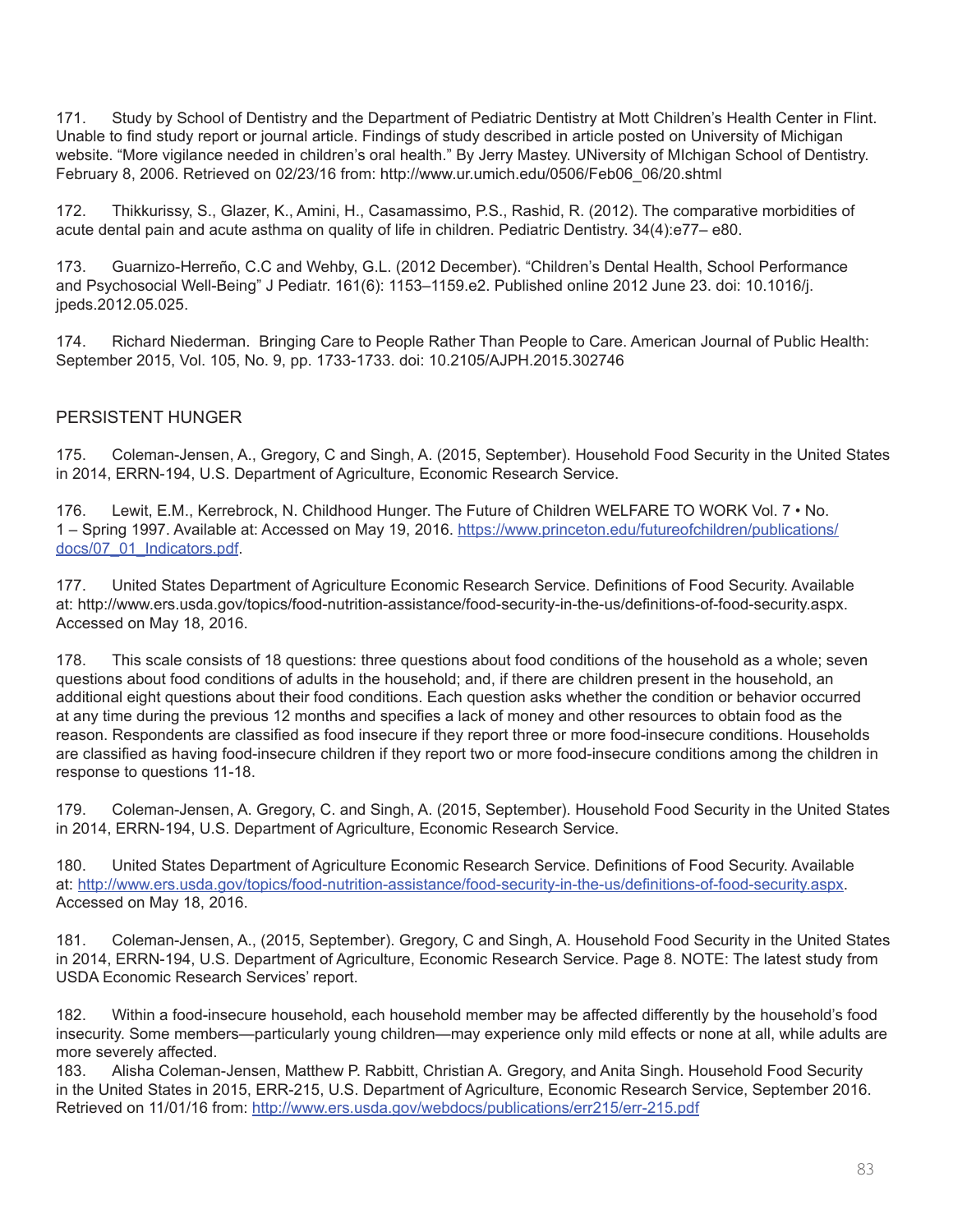184. No Kid Hungry Campaign. Share our strengths teachers report 2013: Hunger in our schools. 2013. Page 2. Available at: [http://www.nokidhungry.org/pdfs/NKH\\_TeachersReport\\_2013.pdf](http://www.nokidhungry.org/pdfs/NKH_TeachersReport_2013.pdf)

185. National Institutes of Health. Updated: February 11, 2016. Iron: Dietary Supplement Fact Sheet. The factsheet in turn cites from: 1) Brotanek, J.M., Gosz, J., Weitzman, M and Flores, G.(2007). Iron deficiency in early childhood in the United States: risk factors and racial/ethnic disparities. Pediatrics 2007;120:568-75. [[PubMed abstract](http://www.ncbi.nlm.nih.gov/pubmed/17766530?dopt=Abstract)]; 2) Eicher-Miller HA, Mason AC, Weaver CM, McCabe GP, Boushey CJ. Food insecurity is associated with iron deficiency anemia in US adolescents. Am J Clin Nutr 2009;90:1358-71. [[PubMed abstract](http://www.ncbi.nlm.nih.gov/pubmed/19776137?dopt=Abstract)]. Factsheet retrieved on 06/21/2016 from: https://ods. od.nih.gov/factsheets/Iron-HealthProfessional/#h6

186. Baker, R.D., Greer, F.R. and The AAP Committee on Nutrition. (2010). Diagnosis and Prevention of Iron Deficiency and Iron-Deficiency Anemia in Infants and Young Children (0 -3 Years of Age). Pediatrics.126;1040

187. Data on Iron Deficiency, Iron Deficiency Anemia and Anemia are from: Baker,R.D., Greer F.R and The AAP Committee on Nutrition. (2010). Diagnosis and Prevention of Iron Deficiency and Iron-Deficiency Anemia in Infants and Young Children (0 -3 Years of Age). Pediatrics.126;1040. This article used data from the 1999-2002 National Health and Nutrition Examination Survey.

188. Baker, R.D., Greer, F.R and The AAP Committee on Nutrition. (2010). Diagnosis and Prevention of Iron Deficiency and Iron-Deficiency Anemia in Infants and Young Children (0 -3 Years of Age). Pediatrics. 126;1040

189. Baker, R.D., Greer, F.R and The AAP Committee on Nutrition. (2010). Diagnosis and Prevention of Iron Deficiency and Iron-Deficiency Anemia in Infants and Young Children (0 -3 Years of Age). Pediatrics.126;1040

190. Baker,R.D., Greer F.R and The AAP Committee on Nutrition. (2010). *D*iagnosis and Prevention of Iron Deficiency and Iron-Deficiency Anemia in Infants and Young Children (0 -3 Years of Age). Pediatrics. 126;1040

191. Halterman, J. S., Kaczorowski, J. M., Aligne, C. A., Auinger, P., & Szilagyi, P. G. (2001). Iron deficiency and cognitive achievement among school-aged children and adolescents in the United States. Pediatrics, 107(6), 1381-1386.

192. Buckley, N. (2016). Advancing Health through Food Security: A Multi-Sector Approach to Address the Disease Burden and Costs of U.S. Food Insecurity on our Health System. Retrieved from[:http://www.childrenshealthwatch.org/wp](http://www.childrenshealthwatch.org/wp-content/uploads/Aspen-Report.pdf)[content/uploads/Aspen-Report.pdf](http://www.childrenshealthwatch.org/wp-content/uploads/Aspen-Report.pdf)

193. Council on Community Paediatrics, Committee on nutrition. (2015). Promoting Food Security for All Children. Pediatrics Oct 2015, peds.2015-3301; DOI: 10.1542/peds.2015-3301. Retrieved from[:http://pediatrics.aappublications.org/](http://pediatrics.aappublications.org/content/early/2015/10/20/peds.2015-3301) [content/early/2015/10/20/peds.2015-3301](http://pediatrics.aappublications.org/content/early/2015/10/20/peds.2015-3301)

194. Child Food Insecurity: The Economic Impact on our Nation. A report on research on the impact of food insecurity and hunger on child health, growth and development commissioned by Feeding America and The ConAgra Foods Foundation. John Cook, PhD, Project Director & Karen Jeng, AB, Research and Policy Fellow. 2009.

195. Perez-Escamilla R, Pinheiro de Toledo Vianna R (2012). ) "Food Insecurity and the Behavioral and Intellectual Development of Children: A Review of the Evidence," Journal of Applied Research on Children: Informing Policy for Children at Risk: Vol. 3: Iss. 1, Article 9. Available at: http://digitalcommons.library.tmc.edu/childrenatrisk/vol3/iss1/9

196. McLaughlin KA, Green JG, Alegría M, Jane Costello E, Gruber MJ, Sampson NA, Kessler RC. Food insecurity and mental disorders in a national sample of U.S. adolescents. J Am Acad Child Adolesc Psychiatry. 2012 Dec;51(12):1293-303. doi: 10.1016/j.jaac.2012.09.009. Epub 2012 Nov 6.

197. Perez-Escamilla R, Pinheiro de Toledo Vianna R (2012). ) "Food Insecurity and the Behavioral and Intellectual Development of Children: A Review of the Evidence," Journal of Applied Research on Children: Informing Policy for Children at Risk: Vol. 3: Iss. 1, Article 9. Available at: http://digitalcommons.library.tmc.edu/childrenatrisk/vol3/iss1/9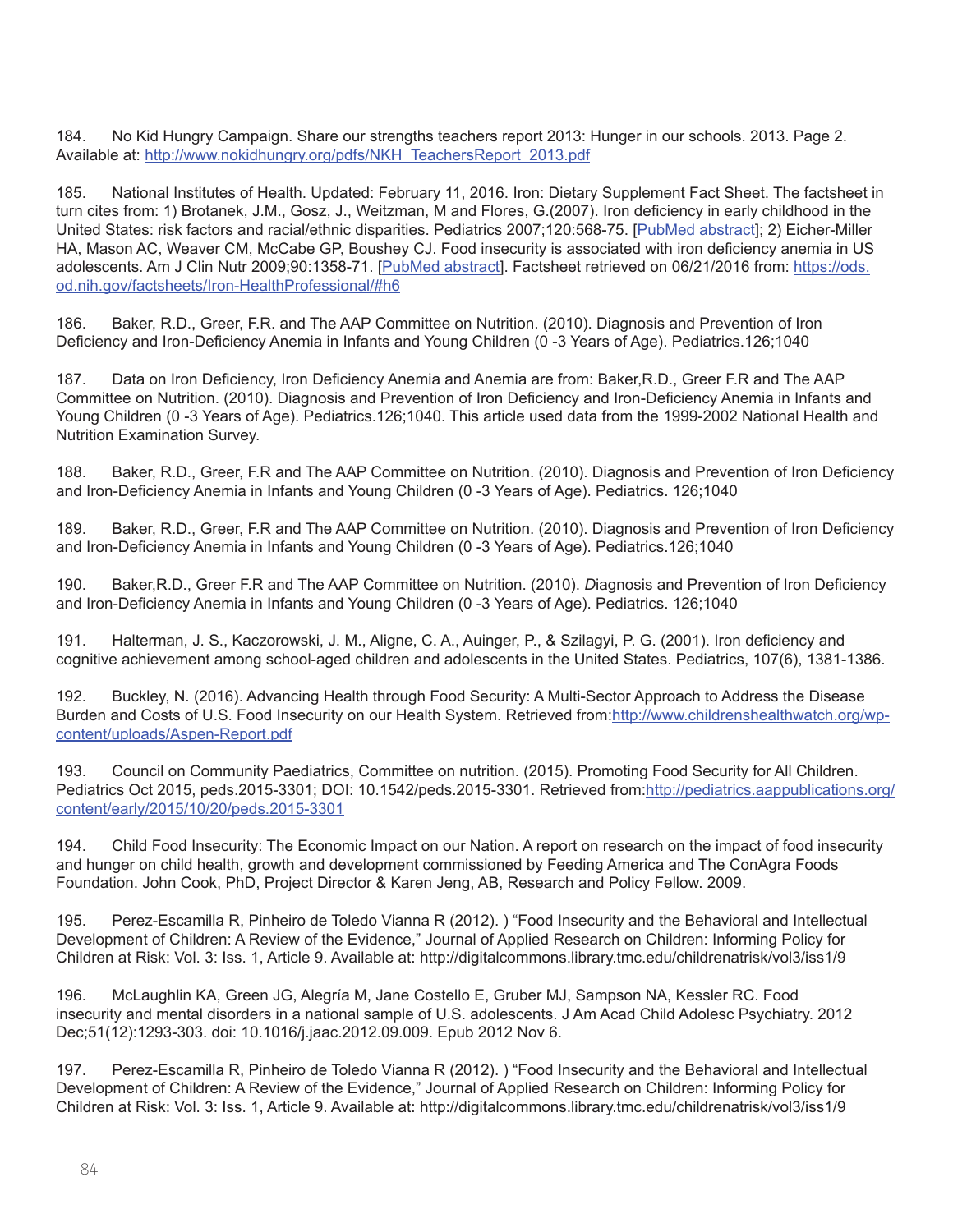198. The ECLS-K is "a survey from the National center for Health Statistics, which followed a nationally representative sample of over 21,000 children focuses on children's early school experiences beginning with kindergarten in 1998-1999, and following children through middle school. The ECLS-K data provide descriptive information on children's status at entry to school, their transition into school, and their progression through 8th grade. The longitudinal nature of the ECLS-K data enables researchers to study how a wide range of family, school, community, and individual factors are associated with school performance." From: Institute of Education Science, National Center for Health Statistics. Early Childhood Longitudinal Programs. Available at: [https://nces.ed.gov/ecls/kindergarten.asp.](https://nces.ed.gov/ecls/kindergarten.asp) Accessed on 06/06/2016.

199. Stormer, A and Harrison, G. (2013, November). Does Household Food Security Affect Cognitive and Social Development of Kindergarteners? Institute for Research on Poverty Discussion Paper no. 1267-03. Available at: [http://](http://eric.ed.gov/?id=ED499717) [eric.ed.gov/?id=ED499717](http://eric.ed.gov/?id=ED499717). Accessed on 05/28/2016.

200. Kleinman, R.E., Murphy, J.M, Little, M, Pagano, M., Wehler, C.A., Regal, K and Jellinek, M.S. (1998, January). Hunger in children in the United States: potential behavioral and emotional correlates. Pediatrics.101(1):E3.

201. Weinreb, L., Wehler, C., Perloff, J., Scott, R., Hosmer, D., Sagor, L., Gundersen, C. (2002, October). Hunger: its impact on children's health and mental health. Pediatrics. 110(4):e41.

202. McLaughlin KA, Green JG, Alegría M, Jane Costello E, Gruber MJ, Sampson NA, Kessler RC. Food insecurity and mental disorders in a national sample of U.S. adolescents. J Am Acad Child Adolesc Psychiatry. 2012 Dec;51(12):1293-303. doi: 10.1016/j.jaac.2012.09.009. Epub 2012 Nov 6.

203. Rose-Jacobs, R., Black, M.M., Casey, P.H., Cook, J.T., Cutts, D.B., Chilton, M., Heeren, T., Levenson, S.M., Meyers, A.F and Frank, D.A. (2008, January). Household food insecurity: associations with at-risk infant and toddler development. Pediatrics.121(1):65-72

204. Alaimo, K., Olson, C.M and Frongillo, E.A. Jr. (2001, July) Food insufficiency and American school-aged children's cognitive, academic, and psychosocial development. Pediatrics. 108(1):44-53.

205. Ashiabi, G. (2005). Household food insecurity and children's school engagement. Journal of Children & Poverty. Vol. 11 No 1,

206. Winicki, J and Jemison, K. (2003, November). Food insecurity and hunger in the kindergarten classroom: its effect on learning and growth. Contemporary economic policy. v. 21, no. 2: 145:157.

207. Kleinman, R.E., Murphy, J.M, Little, M., Pagano, M., Wehler, C.A., Regal, K and Jellinek, M.S. (1998, January). Hunger in children in the United States: potential behavioral and emotional correlates. Pediatrics. 101(1):E3.

208. Jyoti, D.F, Frongillo E.A and Jones S.J. (2005, December). Food insecurity affects school children's academic performance, weight gain, and social skills. J Nutr.;135(12):2831-9. NOTE: In this study children were defined as food insecure if their parent or caregiver affirmed at least one question of the USDA food security questionnaire.

209. Weinreb, L, Wehler, C, Perloff, J, Scott, R, Hosmer, D, Sagor, L, Gundersen, C. (2002, October). Hunger: its impact on children's health and mental health. Pediatrics.110(4):e41.

210. Stormer, A., Harrison G. (2003, November). Does Household Food Security Affect Cognitive and Social Development of Kindergarteners? Institute for Research on Poverty Discussion Paper no. 1267-03. Available at: http:// eric.ed.gov/?id=ED499717. Accessed on 05/28/2016.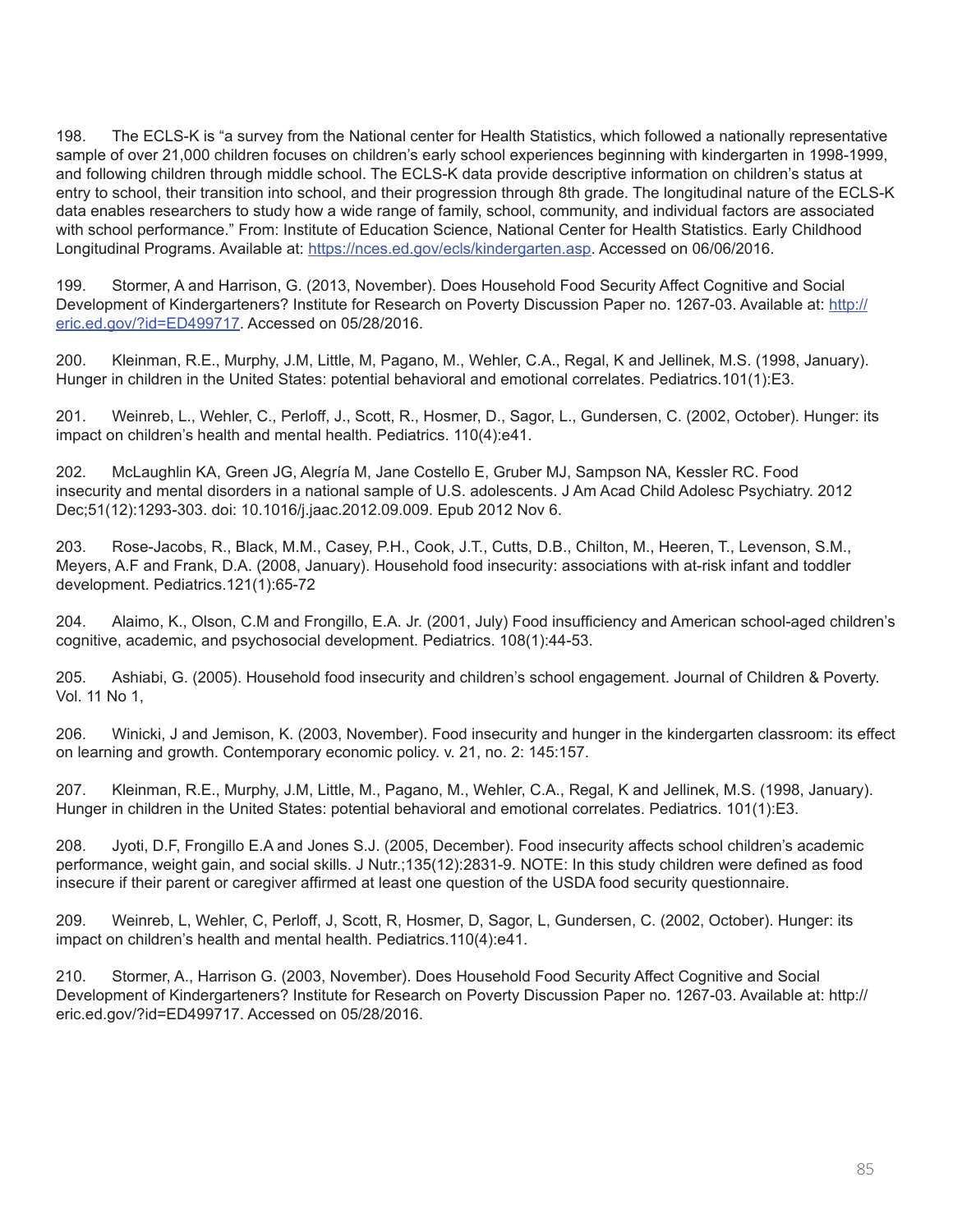## CERTAIN MENTAL HEALTH AND BEHAVIORAL PROBLEMS

211. Centers for Disease Control and Prevention. Mental health surveillance among children — United States 2005– 2011. MMWR 2013;62(Suppl; May 16, 2013):1-35. Available at: [http://www.cdc.gov/mmwr/preview/mmwrhtml/su6202a1.](http://www.cdc.gov/mmwr/preview/mmwrhtml/su6202a1.htm) [htm](http://www.cdc.gov/mmwr/preview/mmwrhtml/su6202a1.htm). Accessed on May 12, 2016.

212. Centers for Disease Control and Prevention. Mental health surveillance among children — United States 2005– 2011. MMWR 2013;62(Suppl; May 16, 2013):1-35. Available at: [http://www.cdc.gov/mmwr/preview/mmwrhtml/su6202a1.](http://www.cdc.gov/mmwr/preview/mmwrhtml/su6202a1.htm) [htm](http://www.cdc.gov/mmwr/preview/mmwrhtml/su6202a1.htm). Accessed on May 12, 2016. See TABLE 3. "Estimated prevalence and number of children with mental disorders, by surveillance system, age range, and year — National Health Interview Survey, National Survey of Children's Health, National Survey on Drug Use and Health, and National Health and Nutrition Examination Survey, United States, 2007– 2011." Please note that for children aged 12 to 17 years alcohol abuse and illicit drug abuse are also among the most common mental health disorders. This report focuses on disorders in younger children.

213. Liu, J. (2004). Childhood Externalizing Behavior: Theory and Implications. J Child Adolesc Psychiatr Nurs. 17(3): 93–103.

214. Definitions of ADHD, ODD and Conduct Disorder taken from: Centers for Disease Control and Prevention. Mental health surveillance among children — United States 2005–2011. MMWR 2013;62. Suppl; May 16, 2013):1-35. Available at: [http://www.cdc.gov/mmwr/preview/mmwrhtml/su6202a1.htm.](http://www.cdc.gov/mmwr/preview/mmwrhtml/su6202a1.htm) Accessed on May 12, 2016.

215. Liu, J. (2004). Childhood Externalizing Behavior: Theory and Implications. J Child Adolesc Psychiatr Nurs. 17(3): 93–103.

216. Substance Abuse and Mental Health Services Administration. Available at: [http://www.samhsa.gov/disorders/](http://www.samhsa.gov/disorders/mental) [mental](http://www.samhsa.gov/disorders/mental). Accessed on 06/28/2016.

217. Centers for Disease Control and Prevention. Mental health surveillance among children — United States 2005– 2011. MMWR 2013;62(Suppl; May 16, 2013):1-35. Available at: [http://www.cdc.gov/mmwr/preview/mmwrhtml/su6202a1.](http://www.cdc.gov/mmwr/preview/mmwrhtml/su6202a1.htm) [htm](http://www.cdc.gov/mmwr/preview/mmwrhtml/su6202a1.htm). Accessed on May 12, 2016.

218. The mental health problems examined in this section are behavioral disorders, depression, and anxiety. ADHD has a separate section (See Section 8.3) , since it is the most prevalent disorder among school-age children and it has a strong association with learning outcomes.

219. Mizock, L & Harkins, D. (2011). Diagnostic Bias and Conduct Disorder: Improving Culturally Sensitive Diagnosis, Child & Youth Services, 32:3, 243-253, DOI:10.1080/0145935X.2011.605315

220. Coker TR, Elliott MN, Toomey SL, et al. Racial and Ethnic Disparities in ADHD Diagnosis and Treatment. Pediatrics. 2016;138(3):e20160407

221. Paul L. Morgan, Jeremy Staff, Marianne M. Hillemeier, George Farkas, Steven Maczuga. Racial and Ethnic Disparities in ADHD Diagnosis From Kindergarten to Eighth Grade. Pediatrics Jun 2013, peds.2012-2390; DOI: 10.1542/ peds.2012-2390.

222. Mizock, L & Harkins, D. (2011). Diagnostic Bias and Conduct Disorder: Improving Culturally Sensitive Diagnosis, Child & Youth Services, 32:3, 243-253, DOI:10.1080/0145935X.2011.605315

223. Coker TR, Elliott MN, Toomey SL, et al. Racial and Ethnic Disparities in ADHD Diagnosis and Treatment. Pediatrics. 2016;138(3):e20160407

224. Paul L. Morgan, Jeremy Staff, Marianne M. Hillemeier, George Farkas, Steven Maczuga. Racial and Ethnic Disparities in ADHD Diagnosis From Kindergarten to Eighth Grade. Pediatrics Jun 2013, peds.2012-2390; DOI: 10.1542/ peds.2012-2390.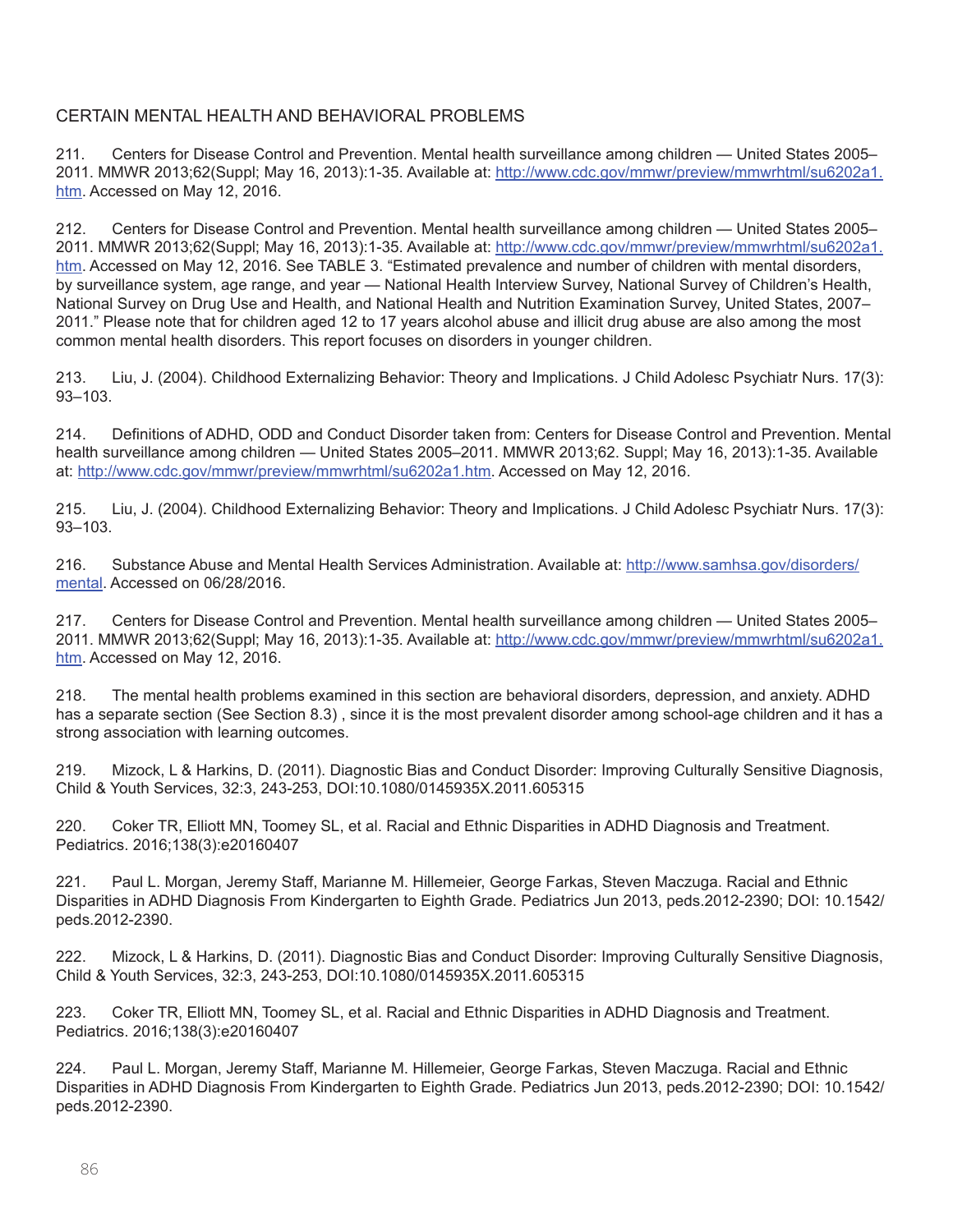225. National Survey of Children's Health. NSCH 2011/12. Data query from the Child and Adolescent Health Measurement Initiative, Data Resource Center for Child and Adolescent Health website. Retrieved from [www.](http://www.childhealthdata.org) [childhealthdata.org](http://www.childhealthdata.org) Accessed on November 7, 2016. Topic: Physical and Dental Health. Question: Prevalence of current behavioral or conduct problems such as oppositional defiant disorder or conduct disorder, age 2-17 years. NOTE: Prevalence of lifetime diagnosis of the mental health conditions in this section are based on parents responding "Yes" when asked whether they had ever been told by a doctor or other health-care provider that their child had the condition. Prevalence of current diagnosis is based on parents responding "Yes" when asked whether the child still had the condition.

226. National Survey of Children's Health. NSCH 2011/12. Data query from the Child and Adolescent Health Measurement Initiative, Data Resource Center for Child and Adolescent Health website. Retrieved from [www.](http://www.childhealthdata.org) [childhealthdata.org](http://www.childhealthdata.org) Accessed on November 7, 2016. Topic: Physical and Dental Health. Question: Prevalence of current depression, age 2-17 years. NOTE: Prevalence of lifetime diagnosis of the mental health conditions in this section are based on parents responding "Yes" when asked whether they had ever been told by a doctor or other health-care provider that their child had the condition. Prevalence of current diagnosis is based on parents responding "Yes" when asked whether the child still had the condition.

227. National Survey of Children's Health. NSCH 2011/12. Data query from the Child and Adolescent Health Measurement Initiative, Data Resource Center for Child and Adolescent Health website. Retrieved from [www.](http://www.childhealthdata.org) [childhealthdata.org](http://www.childhealthdata.org) Accessed on November 7, 2016. Topic: Physical and Dental Health. Question: Prevalence of current anxiety problems, age 2-17 years. NOTE: Prevalence of lifetime diagnosis of the mental health conditions in this section are based on parents responding "Yes" when asked whether they had ever been told by a doctor or other health-care provider that their child had the condition. Prevalence of current diagnosis is based on parents responding "Yes" when asked whether the child still had the condition.

228. Kataoka, S.H, Zhang, L, Wells, K.B. ( 2002, September). Unmet need for mental health care among U.S. children: variation by ethnicity and insurance status. Am J Psychiatry.159(9):1548-55.

229. Lê Cook B, Barry, C.L, Busch, S.H. (2013,February). Racial/Ethnic Disparity Trends in Children›s Mental Health Care Access and Expenditures from 2002 to 2007. Health Serv Res.48(1):129-49.

230. National Survey of Children's Health. NSCH 2011/12. Data query from the Child and Adolescent Health Measurement Initiative, Data Resource Center for Child and Adolescent Health website. Retrieved 05/31/16 from www. childhealthdata.org

231. American Academy of Pediatrics. Appendix S4: the case for routine mental health screening.*Pediatrics*. 2010;125(suppl 3):S133–S139. Retrieved from: http://pediatrics.aappublications.org/content/pediatrics/125/Supplement\_3/ S133.full.pdf

232. Carol Weitzman, Lynn Wegner, the SECTION ON DEVELOPMENTAL AND BEHAVIORAL PEDIATRICS, COMMITTEE ON PSYCHOSOCIAL ASPECTS OF CHILD AND FAMILY HEALTH, COUNCIL ON EARLY CHILDHOOD, AND SOCIETY FOR DEVELOPMENTAL AND BEHAVIORAL PEDIATRICS (2015).Promoting Optimal Development: Screening for Behavioral and Emotional Problems. Pediatrics Feb 2015, 135 (2) 384-395; DOI: 10.1542/peds.2014-3716. Retrieved from: http://pediatrics.aappublications.org/content/135/2/384.full#ref-20

233. Breslau, J., Miller, E., Breslau, N., Bohnert, K., Lucia, V., Schweitzer, J. (2009, June). The impact of early behavior disturbances on academic achievement in high school. Pediatrics.123(6):1472-6

234. McLeod, J.D., Kaiser, K. Childhood Emotional and Behavioral Problems and Educational Attainment. American Sociological Review Vol. 69, No. 5. 636-658.

235. Breslau, J., Lane, M., Sampson, N., Kessler, R.C. (2008, July). Mental disorders and subsequent educational attainment in a US national sample. J Psychiatr Res.42(9):708-16. doi: 10.1016/j.jpsychires. 2008.01.016. Epub 2008 Mar 10.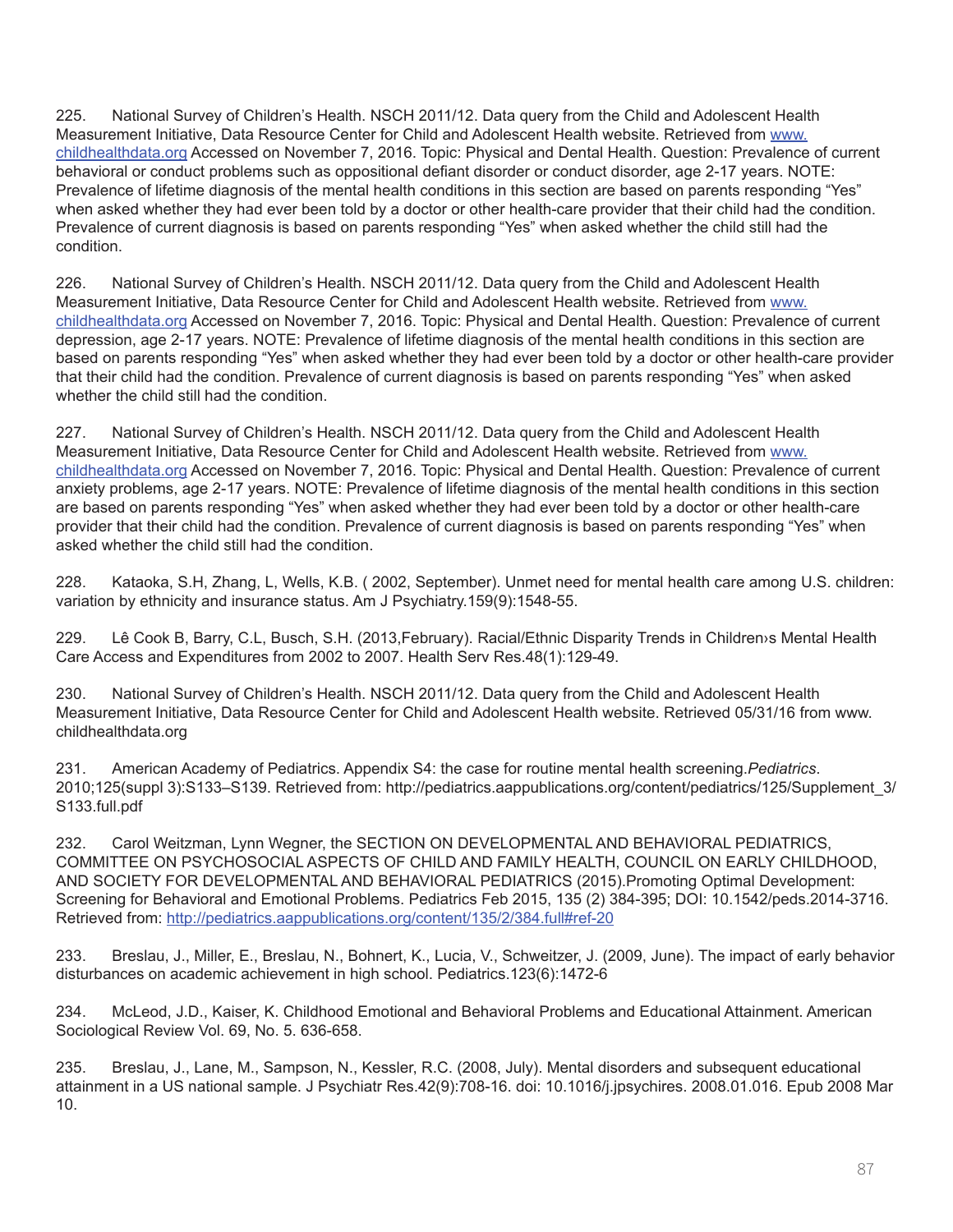236. Breslau, J., Miller, E., Chung, W.J, Schweitzer, J.B. (2011, March). Childhood and adolescent onset psychiatric disorders, substance use, and failure to graduate high school on time. J Psychiatr Res. 45(3). 295-301.

237. Leach, L.S., Butterworth P. The effect of early onset common mental disorders on educational attainment in Australia. Psychiatry Res. 2012 Aug 30;199(1):51-7.

238. Esch P, Bocquet V, Pull C, Couffignal S, Lehnert T, Graas M, Fond-Harmant L, Ansseau M. (2014, August). The downward spiral of mental disorders and educational attainment: a systematic review on early school leaving. BMC Psychiatry. 14:237

239. American Academy of Pediatrics, Subcommittee on Attention-Deficit/Hyperactivity Disorder, Steering Committee on Quality Improvement and Management. ADHD: Clinical practice guideline for the diagnosis, evaluation, and treatment of attention-deficit/hyperactivity disorder in children and adolescents. Pediatrics. 2011;128:1007-1022.

240. American Psychiatric Association. Diagnostic and statistical manual of mental disorders. 5th ed. Arlington, Va: American Psychiatric Publishing. 2013.

241. National Survey of Children's Health. NSCH 2011/12. Data query from the Child and Adolescent Health Measurement Initiative, Data Resource Center for Child and Adolescent Health website. Retrieved 05/31/16 from [www.](http://www.childhealthdata.org) [childhealthdata.org](http://www.childhealthdata.org). Link to specific query: <http://childhealthdata.org/browse/survey/results?q=2388&r=1>

242. Centers for Disease Control and Prevention. Mental health surveillance among children — United States 2005– 2011. MMWR 2013;62(Suppl; May 16, 2013):1-35. Available at: [http://www.cdc.gov/mmwr/preview/mmwrhtml/su6202a1.](http://www.cdc.gov/mmwr/preview/mmwrhtml/su6202a1.htm) [htm](http://www.cdc.gov/mmwr/preview/mmwrhtml/su6202a1.htm). Accessed on May 12, 2016.

243. Coker TR, Elliott MN, Toomey SL, et al. Racial and Ethnic Disparities in ADHD Diagnosis and Treatment. Pediatrics. 2016;138(3):e20160407

244. Paul L. Morgan, Jeremy Staff, Marianne M. Hillemeier, George Farkas, Steven Maczuga. Racial and Ethnic Disparities in ADHD Diagnosis From Kindergarten to Eighth Grade. Pediatrics Jun 2013, peds.2012-2390; DOI: 10.1542/ peds.2012-2390.

245. Mizock, L & Harkins, D. (2011). Diagnostic Bias and Conduct Disorder: Improving Culturally Sensitive Diagnosis, Child & Youth Services, 32:3, 243-253, DOI:10.1080/0145935X.2011.605315

246. National Survey of Children's Health. NSCH 2011/12. Data query from the Child and Adolescent Health Measurement Initiative, Data Resource Center for Child and Adolescent Health website. Retrieved 05/31/16 from [www.](http://www.childhealthdata.org) [childhealthdata.org](http://www.childhealthdata.org). Link to specific query: <http://childhealthdata.org/browse/survey/results?q=2388&r=1>.

247. National Survey of Children's Health. NSCH 2011/12. Data query from the Child and Adolescent Health Measurement Initiative, Data Resource Center for Child and Adolescent Health website. Retrieved 05/31/16 from [www.](http://www.childhealthdata.org) [childhealthdata.org](http://www.childhealthdata.org). Topic: Family Health and Activities. Question: Indicator 6.11: Adverse childhood experiences. Sub Group: Current ADD/ADHD (2-17 years). Link to specific query: [http://childhealthdata.org/browse/survey/](http://childhealthdata.org/browse/survey/results?q=2257&r=1&g=597) [results?q=2257&r=1&g=597](http://childhealthdata.org/browse/survey/results?q=2257&r=1&g=597)

248. Visser, S.N, Danielson, M.L, Bitsko, R.H, Holbrook, J.R, Kogan, M.D., Ghandour, R.M., Perou, R., Blumberg, S.J. (2014, January). Trends in the parent-report of health care provider-diagnosed and medicated attention-deficit/ hyperactivity disorder: United States, 2003-2011. J Am Acad Child Adolesc Psychiatry.53(1):34-46.e2. doi: 10.1016

249. Coker TR, Elliott MN, Toomey SL, et al. Racial and Ethnic Disparities in ADHD Diagnosis and Treatment. Pediatrics. 2016;138(3):e20160407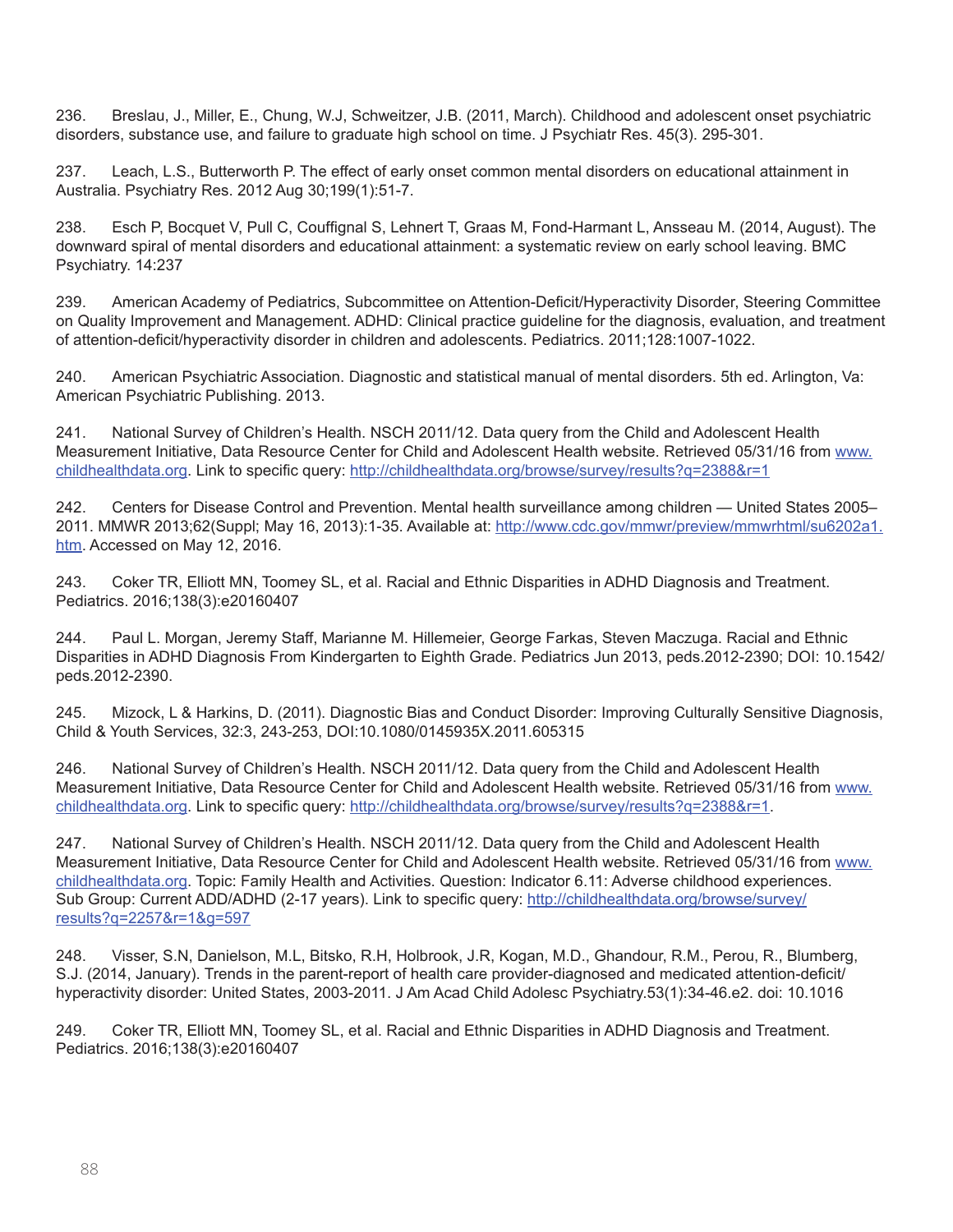250. Paul L. Morgan, Jeremy Staff, Marianne M. Hillemeier, George Farkas, Steven Maczuga. Racial and Ethnic Disparities in ADHD Diagnosis From Kindergarten to Eighth Grade. Pediatrics Jun 2013, peds.2012-2390; DOI: 10.1542/ peds.2012-2390.

251. Barkley, R.A., Fischer, M., Smallish, L., Fletcher, K. (206, February). Young adult outcome of hyperactive children: adaptive functioning in major life activities. J Am Acad Child Adolesc Psychiatry. 45(2):192-202.

252. Frazier, T.W., Youngstrom, E.A., Glutting, J.J., Watkins, M.W. ( 2007). ADHD and achievement: meta-analysis of the child, adolescent, and adult literatures and a concomitant study with college students. J Learn Disability. 40(1):49-65.

253. Loe, I.M., Feldman, H.M. (2007). Academic and educational outcomes of children with ADHD. Ambul Pediatr. 7(1 Suppl):82-90.

## EFFECTS OF LEAD EXPOSURE

254. CDC Agency for Toxic Substances & Disease Registry. "Lead Toxicity. What is Lead?" Retrieved from: <https://www.atsdr.cdc.gov/csem/csem.asp?csem=7&po=4>

255. World Health Organization 2010. PREVENTING DISEASE THROUGH HEALTHY ENVIRONMENTS. EXPOSURE TO LEAD: A MAJOR PUBLIC HEALTH CONCERN. Retrieved on 08/31/16 from [http://www.who.int/ipcs/features/lead.pdf](http://www.who.int/ipcs/features/lead..pdf)

256. Agency for Toxic Substances and Disease Registry. Toxicological profile for lead. Atlanta, GA: US Department of Health and Human Services, CDC, Agency for Toxic Substances and Disease Registry; 2007. Available at [http://www.](http://www.atsdr.cdc.gov/toxprofiles/tp13.pdf) [atsdr.cdc.gov/toxprofiles/tp13.pdf](http://www.atsdr.cdc.gov/toxprofiles/tp13.pdf) NOTE: 1) See Page 2 for information on ban on lead in gasoline: "Tetraethyl lead and tetramethyl lead were once used in the United States as gasoline additives to increase octane rating. However, their use was phased out in the United States in the 1980s, and lead was banned for use in gasoline for motor vehicles beginning January 1, 1996." 2) See Pages 411 -412 for information on lead-soldered cans: "In 1993, the FDA has established an action level for lead in fruit beverages (80 μg/kg) packaged in lead-soldered cans (FDA 1998b); in 1995, the use of lead soldered cans was banned by the FDA." 3) For ban of lead for use in paints, see Page 19.

257. AMERICAN ACADEMY OF PEDIATRICS Committee on Environmental Health. Lead Exposure in Children: Prevention, Detection, and Management. Pediatrics 2005;116;1036. Available at: [http://pediatrics.aappublications.org/](http://pediatrics.aappublications.org/content/116/4/1036) [content/116/4/1036.](http://pediatrics.aappublications.org/content/116/4/1036) Note that this is a compilation of other articles, cited in the statement.

258. National Safety Council. Lead Poisoning Factsheet. Link: [http://www.nsc.org/NSCDocuments\\_Advocacy/Fact%20](http://www.nsc.org/NSCDocuments_Advocacy/Fact%20Sheets/Lead-Poisoning-Fact-Sheet.pdf) [Sheets/Lead-Poisoning-Fact-Sheet.pdf](http://www.nsc.org/NSCDocuments_Advocacy/Fact%20Sheets/Lead-Poisoning-Fact-Sheet.pdf)

259. AMERICAN ACADEMY OF PEDIATRICS Committee on Environmental Health. Lead Exposure in Children: Prevention, Detection, and Management. Pediatrics 2005;116;1036. Available at: [http://pediatrics.aappublications.org/](http://pediatrics.aappublications.org/content/116/4/1036) [content/116/4/1036.](http://pediatrics.aappublications.org/content/116/4/1036) Note that this is a compilation of other articles, cited in the statement.

260. AMERICAN ACADEMY OF PEDIATRICS Committee on Environmental Health. Lead Exposure in Children: Prevention, Detection, and Management. Pediatrics 2005;116;1036. Available at: [http://pediatrics.aappublications.org/](http://pediatrics.aappublications.org/content/116/4/1036) [content/116/4/1036.](http://pediatrics.aappublications.org/content/116/4/1036) Note that this is a compilation of other articles, cited in the statement.

261. Agency for Toxic Substances and Disease Registry. Toxicological profile for lead. Atlanta, GA: US Department of Health and Human Services, CDC, Agency for Toxic Substances and Disease Registry; 2007. Available at [http://www.](http://www.atsdr.cdc.gov/toxprofiles/tp13.pdf) [atsdr.cdc.gov/toxprofiles/tp13.pdf](http://www.atsdr.cdc.gov/toxprofiles/tp13.pdf)

262. US Environmental Protection Agency. "Basic Information about Lead in Drinking Water." Link: [https://www.epa.](https://www.epa.gov/ground-water-and-drinking-water/basic-information-about-lead-drinking-water) [gov/ground-water-and-drinking-water/basic-information-about-lead-drinking-water](https://www.epa.gov/ground-water-and-drinking-water/basic-information-about-lead-drinking-water)

263. CDC. Lead Overview. Link: [http://www.atsdr.cdc.gov/sites/toxzine/lead\\_toxzine.html](http://www.atsdr.cdc.gov/sites/toxzine/lead_toxzine.html)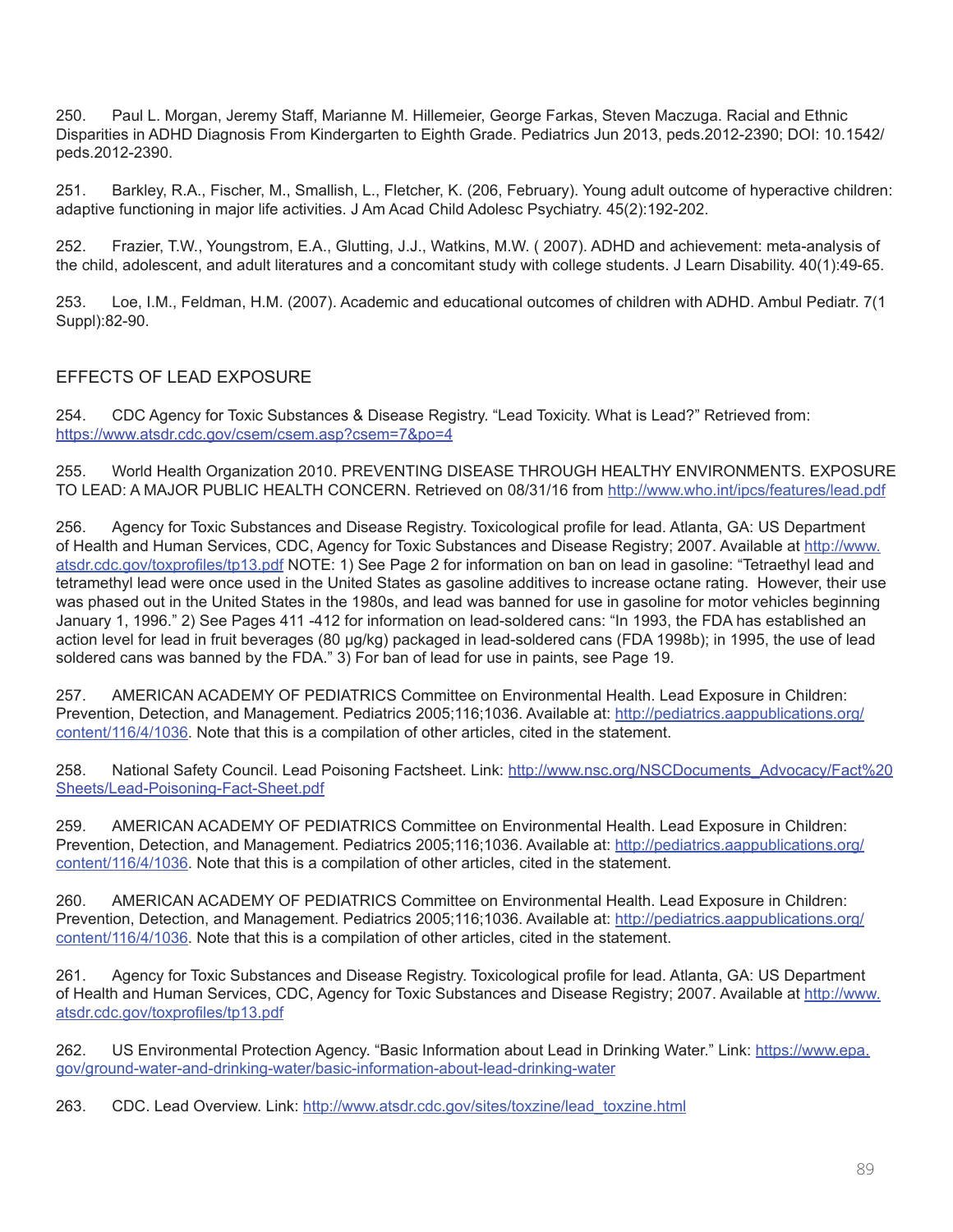264. CDC Factsheet "Blood Lead Levels in Children." Retrieved on 05/26/16 from: [http://www.cdc.gov/nceh/lead/](http://www.cdc.gov/nceh/lead/acclpp/lead_levels_in_children_fact_sheet.pdf) [acclpp/lead\\_levels\\_in\\_children\\_fact\\_sheet.pdf](http://www.cdc.gov/nceh/lead/acclpp/lead_levels_in_children_fact_sheet.pdf)

265. AMERICAN ACADEMY OF PEDIATRICS Committee on Environmental Health. *Lead Exposure in Children: Prevention, Detection, and Management.* Pediatrics 2005;116;1036. Available at: [http://pediatrics.aappublications.org/](http://pediatrics.aappublications.org/content/116/4/1036.full.html) [content/116/4/1036.full.html](http://pediatrics.aappublications.org/content/116/4/1036.full.html)

266. Agency for Toxic Substances and Disease Registry. Toxicological profile for lead. Atlanta, GA: US Department of Health and Human Services, CDC, Agency for Toxic Substances and Disease Registry; 2007. Available at [http://www.](http://www.atsdr.cdc.gov/toxprofiles/tp13.pdf) [atsdr.cdc.gov/toxprofiles/tp13.pdf](http://www.atsdr.cdc.gov/toxprofiles/tp13.pdf)

267. Educational Services for Children Affected by Lead Expert Panel. Educational interventions for children affected by lead. Atlanta: U.S. Department of Health and Human Services; 2015. Link: [https://www.cdc.gov/nceh/lead/publications/](https://www.cdc.gov/nceh/lead/publications/educational_interventions_children_affected_by_lead.pdf) [educational\\_interventions\\_children\\_affected\\_by\\_lead.pdf](https://www.cdc.gov/nceh/lead/publications/educational_interventions_children_affected_by_lead.pdf)

268. Agency for Toxic Substances and Disease Registry. Toxicological profile for lead. Atlanta, GA: US Department of Health and Human Services, CDC, Agency for Toxic Substances and Disease Registry; 2007. Available at [http://www.](http://www.atsdr.cdc.gov/toxprofiles/tp13.pdf) [atsdr.cdc.gov/toxprofiles/tp13.pdf](http://www.atsdr.cdc.gov/toxprofiles/tp13.pdf) NOTE: See section "3.6.1 Biomarkers Used to Identify or Quantify Exposure to Lead" on Page 226.

269. CDC Advisory Committee on Childhood Lead Poisoning Prevention. Low level lead exposure harms children: a renewed call for primary prevention. Atlanta, GA: US Department of Health and Human Services, CDC; 2012. See Pages ix to x. Available at [http://www.cdc.gov/nceh/lead/acclpp/final\\_document\\_030712.pdf](http://www.cdc.gov/nceh/lead/acclpp/final_document_030712.pdf)

270. CDC. Morbidity and Mortality Weekly Report (MMWR). Blood Lead Levels in Children Aged 1–5 Years — United States, 1999–2010. April 5, 2013/62(13);245-248. Pages 245-248. Retrieved on 05/27/2016 from: [http://www.cdc.gov/](http://www.cdc.gov/mmwr/pdf/wk/mm6213.pdf) [mmwr/pdf/wk/mm6213.pdf](http://www.cdc.gov/mmwr/pdf/wk/mm6213.pdf) Note: i) Estimate of the 535,000 children with elevated Blood Lead Levels based on ≥5 µg/dL threshold is based on the US Census Bureau 2010 count of the number of children aged 1 to 5 years. ii) For differences across race, ethnicity, Medicaid and income groups, the geometric mean for the blood lead levels was used.iii) As explained in Section 9.1 Definition, the reference value of 5 µg/dL was based on 97.5th percentile (or top 2.5%) of the distribution of the combined 2007–2008 and 2009–2010 cycles of NHANES (National Health and Nutrition Examination Survey).

271. Michigan Department of Community Health. 2012 Annual data report on blood lead levels of children in Michigan. 2013. Page 13. Available at: [http://www.michigan.gov/documents/](http://www.michigan.gov/documents/mdch/2012AnnualDataReportOnBloodLeadLevels_419508_7.pdf) [mdch/2012AnnualDataReportOnBloodLeadLevels\\_419508\\_7.pdf](http://www.michigan.gov/documents/mdch/2012AnnualDataReportOnBloodLeadLevels_419508_7.pdf) See Table Childhood Lead Poisoning Data Facts All Counties in Michigan Calendar Year 2012 Children less than Six Years of Age on Page 13.

272. McLaine, P., Navas-Acien, A., Lee,R., Peter Simon, Diener-West, M and Agnew, J. Elevated Blood Lead Levels and Reading Readiness at the Start of Kindergarten. Pediatrics peds.2012-2277; published ahead of print May 13, 2013,doi:10.1542/peds.2012-2277

273. CDC Centers for Disease Control and Prevention (CDC) Advisory Committee on Childhood Lead Poisoning Prevention (ACCLPP). "Low Level Lead Exposure Harms Children: A Renewed Call for Primary Prevention Report of the Advisory Committee on Childhood Lead Poisoning Prevention of the Centers for Disease Control and Prevention." January 4, 2012. Retrieved on 05/27/16 from: [http://www.cdc.gov/nceh/lead/acclpp/final\\_document\\_030712.pdf](http://www.cdc.gov/nceh/lead/acclpp/final_document_030712.pdf)

274. U.S. Department of Housing and Urban Development. Office of Healthy Homes and Lead Hazard Control. American Healthy Homes Survey. Lead and Arsenic Findings. April 2011. See Page ES-2 of the Executive Summary. Retrieved on 05/27/16 from: [http://portal.hud.gov/hudportal/documents/huddoc?id=AHHS\\_Report.pdf](http://portal.hud.gov/hudportal/documents/huddoc?id=AHHS_Report.pdf)

275. Mona, H., LaChance, J. Sadler, R.C. and Schnepp, A.C. ( 2016, February). Elevated Blood Lead Levels in Children Associated With the Flint Drinking Water Crisis: A Spatial Analysis of Risk and Public Health Response. American Journal of Public Health. Vol. 106, No. 2, pp. 283-290. doi: 10.2105/AJPH.2015.303003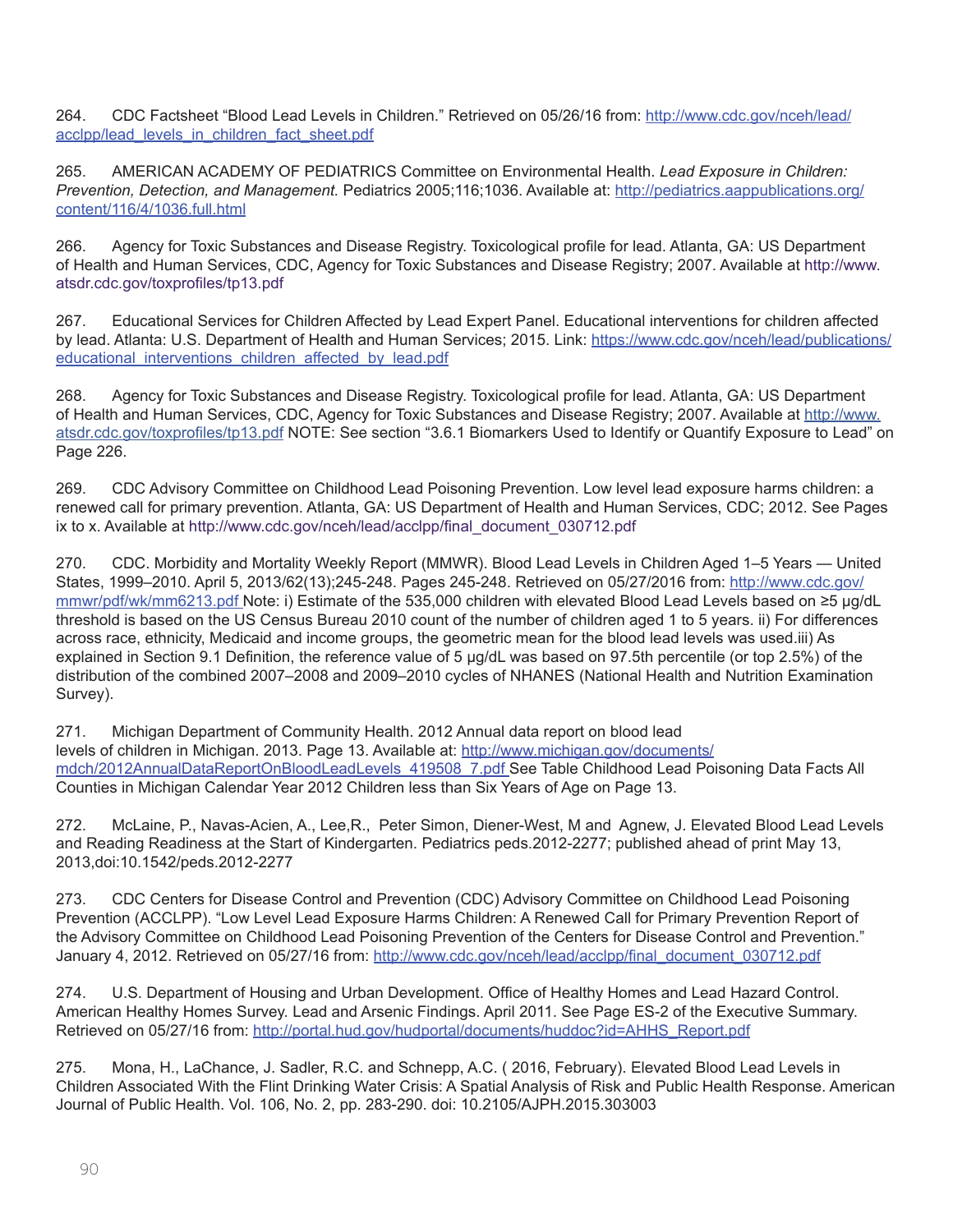276. Educational Services for Children Affected by Lead Expert Panel. Educational interventions for children affected by lead. Atlanta: U.S. Department of Health and Human Services; 2015. Link: [https://www.cdc.gov/nceh/lead/publications/](https://www.cdc.gov/nceh/lead/publications/educational_interventions_children_affected_by_lead.pdf) [educational\\_interventions\\_children\\_affected\\_by\\_lead.pdf](https://www.cdc.gov/nceh/lead/publications/educational_interventions_children_affected_by_lead.pdf)

277. Two sources: 1) American Academy of Pediatrics Committee on Environmental Health. (2005). Lead Exposure in Children: Prevention, Detection, and Management. Pediatrics 2005;116;1036. Available at: [http://pediatrics.](http://pediatrics.aappublications.org/content/116/4/1036.full.html) [aappublications.org/content/116/4/1036.full.html](http://pediatrics.aappublications.org/content/116/4/1036.full.html) and 2) Bright Futures/American Academy of Pediatrics (January 2016). Recommendations for Preventive Pediatric Health Care (Periodicity Schedule). Link: [https://www.aap.org/en-us/](https://www.aap.org/en-us/Documents/periodicity_schedule.pdf) [Documents/periodicity\\_schedule.pdf](https://www.aap.org/en-us/Documents/periodicity_schedule.pdf)

278. CDC. Screening young children for lead poisoning: guidance for state and local public health officials. (1997). Atlanta, GA: US Department of Health and Human Services, CDC.

279. Early and Periodic Screening, Diagnostic, and Treatment. Retrieved on 05/27/2016 from: [https://www.medicaid.](https://www.medicaid.gov/Medicaid-CHIP-Program-Information/By-Topics/Benefits/Early-and-Periodic-Screening-Diagnostic-and-Treatment.html) [gov/Medicaid-CHIP-Program-Information/By-Topics/Benefits/Early-and-Periodic-Screening-Diagnostic-and-Treatment.html](https://www.medicaid.gov/Medicaid-CHIP-Program-Information/By-Topics/Benefits/Early-and-Periodic-Screening-Diagnostic-and-Treatment.html) Scroll down to "Lead Screening" section.

280. National Committee for Quality Assurance. "The state of health care quality, 2015." Washington, DC: National Committee for Quality Assurance; 2015. Available at: [http://www.ncqa.org/report-cards/health-plans/state-of-health-care](http://www.ncqa.org/report-cards/health-plans/state-of-health-care-quality/2015-table-of-contents/lead-screening)guality/2015-table-of-contents/lead-screening Note that this measure assesses the percentage of children 2 years of age who had one or more blood tests for lead poisoning by their second birthday.

281. CDC Advisory Committee on Childhood Lead Poisoning Prevention. Low level lead exposure harms children: a renewed call for primary prevention. Atlanta, GA: US Department of Health and Human Services, CDC; 2012. Available at [http://www.cdc.gov/nceh/lead/acclpp/final\\_document\\_030712.pdf](http://www.cdc.gov/nceh/lead/acclpp/final_document_030712.pdf)

282. CDC. Preventing lead poisoning in young children. Atlanta, GA: US Department of Health and Human Services, CDC; 1991. Available at <http://www.cdc.gov/nceh/lead/publications/books/plpyc/contents.htm>.

283. Stuart Pocock, Marjorie Smith, Peter Baghurst. Environmental lead and children's intelligence, a systematic review of the epidemiological evidence. BMJ. 1994 Nov 5; 309(6963): 1189–1197.

284. Lanphear, B.P., Hornung, R etal. (2005, July). Low-level environmental lead exposure and children's intellectual function: an international pooled analysis. Environ Health Perspect. 113(7):894-9.

285. Richard canfield, Charles Henderson, Deborah Cory-Sletcha, Christopher Cox, Todd Jusko, and Bruce Lamphear. Intellectual impairment in children with blood lead concentrations below 10 microg per deciliter. [N Engl J Med.](http://www.ncbi.nlm.nih.gov/pubmed/12700371) 2003 Apr 17;348(16):1517-26.

286. CDC Centers for Disease Control and Prevention (CDC) Advisory Committee on Childhood Lead Poisoning Prevention (ACCLPP). "Low Level Lead Exposure Harms Children: A Renewed Call for Primary Prevention Report of the Advisory Committee on Childhood Lead Poisoning Prevention of the Centers for Disease Control and Prevention." January 4, 2012. Retrieved on 05/27/16 from: [http://www.cdc.gov/nceh/lead/acclpp/final\\_document\\_030712.pdf](http://www.cdc.gov/nceh/lead/acclpp/final_document_030712.pdf)

287. Lanphear BP, Dietrich K, Auinger P, Cox C. Cognitive deficits associated with blood lead concentrations <10 microg/dL in US children and adolescents. Public Health Rep. 2000 Nov-Dec;115(6):521-9.

288. Evans, A., Hryhorczuk, D., Lanphear, B.P., Rankin, K.M., Lewis, D.A., Forst, L and Rosenberg, D. (2015, April). The impact of low-level lead toxicity on school performance among children in the Chicago Public Schools: a populationbased retrospective cohort study. Environ Health.14:21.

289. Miranda, M., Kim, D., Reiter, J. (2009, November). Overstreet Galeano MA, Maxson P. Environmental contributors to the achievement gap. Neurotoxicology. (6):1019-24. doi: 10.1016/j.neuro.2009.07.012. Epub 2009 Jul 28.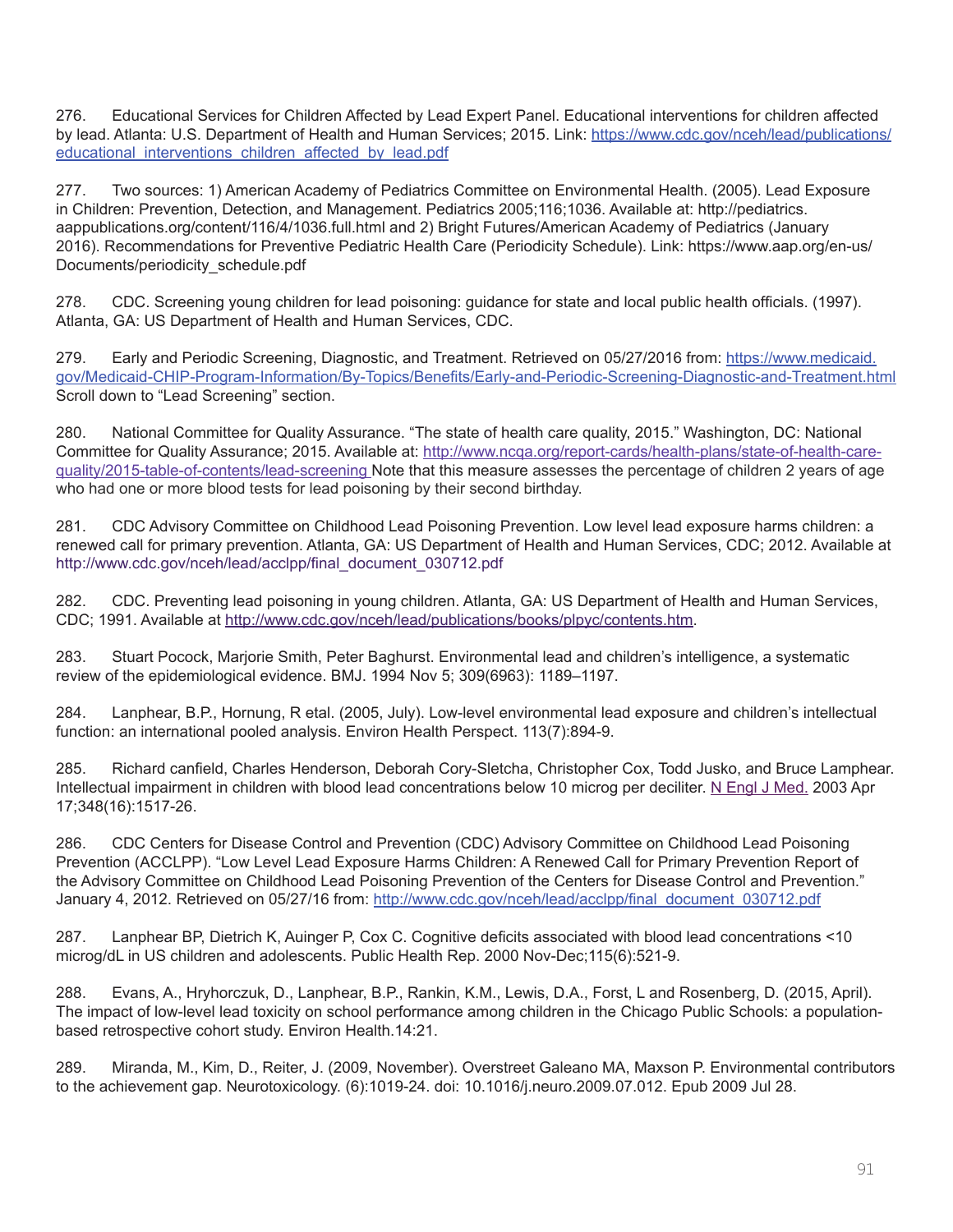290. randa, M., Kim, D., Osgood, C and Douglas, H. (2011). The Impact of Early Childhood Lead Exposure on Educational Test Performance among Connecticut Schoolchildren, Phase 1 Report. Children's Environmental Health Initiative.

291. McLaine, P., Navas-Acien, A., Lee, R etal. (June 2013). Elevated Blood Lead Levels and Reading Readiness at the Start of Kindergarten. PEDIATRICS Volume 131, Number 6.

292. Miranda, M.L, Maxson, P., Kim D. (2010). Early childhood lead exposure and exceptionality designations for students. [Int J Child Health Hum Dev.](http://www.ncbi.nlm.nih.gov/pubmed/21533004) 3(1):77-84.

293. U.S. Department of Health and Human Services (2015). Educational Services for Children Affected by Lead Expert Panel. Educational interventions for children affected by lead. Atlanta. See Page 7. Link: [https://www.cdc.gov/nceh/](https://www.cdc.gov/nceh/lead/publications/educational_interventions_children_affected_by_lead.pdf) [lead/publications/educational\\_interventions\\_children\\_affected\\_by\\_lead.pdf](https://www.cdc.gov/nceh/lead/publications/educational_interventions_children_affected_by_lead.pdf) This report in turn cites the following studies: 1) Campbell TF, Needleman HL, Riess JA, Tobin MJ. 2000. Bone lead levels and language processing performance. Dev Neuropsychol 18:171–86. 2) Yuan W, Holland SK, Cecil KM, Dietrich KN, Wessel SD, Altaye M, Hornung RW, et al. 2006. The impact of early childhood lead exposure on brain organization: A functional magnetic resonance imaging study of language function. Pediatrics 118:971–7. 3) Dietrich KN, Succop PA, Berger OG, Keith RW. 1992. Lead exposure and the central auditory processing abilities and cognitive development of urban children: The Cincinnati Lead Study cohort at age 5 years. Neurotoxicol Teratol 15:51–6. 4) Osman K, Pawlas K, Schutz A, Gazdzik M, Sokal JA, Vahter M. 1999. Lead exposure and hearing effects in children in Katowice, Poland. Environ Res 80:1–8. 5) Schwartz J, Otto D. 1987. Blood lead, hearing thresholds, and neurobehavioral development in children and youth. Arch Environ Health 42:153–60. 6) Schwartz J, Otto D. 1991. Lead and minor hearing impairment. Arch Environ Health 46:300–5.

294. Braun, J.M, Kahn, R.S, Froehlich, T., Auinger, P., Lanphear, B.P. (2006, December). Exposures to environmental toxicants and attention deficit hyperactivity disorder in U.S. children. Environ Health Perspect. 114(12):1904-9.

295. Wasserman, G.A., Staghezza-Jaramillo, B., Shrout, P., Popovac,D., and Graziano,J. (1998, March). The effect of lead exposure on behavior problems in preschool children. Am J Public Health. 88(3): 481–486.

296. U.S. Department of Health and Human Services (2015). Educational Services for Children Affected by Lead Expert Panel. Educational interventions for children affected by lead. Atlanta. See Page 7. Link: [https://www.cdc.gov/](https://www.cdc.gov/nceh/lead/publications/educational_interventions_children_affected_by_lead.pdf) [nceh/lead/publications/educational\\_interventions\\_children\\_affected\\_by\\_lead.pdf](https://www.cdc.gov/nceh/lead/publications/educational_interventions_children_affected_by_lead.pdf) This report in turn cites the following studies: 1) Braun JM, Froehlich TE, Daniels JL, Dietrich KN, Hornung R, Auinger P, Lanphear BP. 2008. Association of environmental toxicants and conduct disorder in U.S. children: NHANES 2001-2004. Environ Health Perspect 116:956–62. 2) Dietrich KN, Ris MD, Succop PA, Berger OG, Bornschein RL. 2001. Early exposure to lead and juvenile delinquency. Neurotoxicol Teratol 23:511–8. 3) Fergusson DM, Boden JM, Horwood LJ. 2008. Dentine lead levels in childhood and criminal behaviour in late adolescence and early adulthood. J Epidemiol Community Health 62:1045–50. 4) Needleman HL, Riess JA, Tobin MJ, Biesecker GE, Greenhouse JB. 1996. Bone lead levels and delinquent behavior. JAMA 275:363– 9. 5) Needleman HL, McFarland C, Ness RB, Fienberg SE, Tobin MJ. 2002. Bone lead levels in adjudicated delinquents. A case-control study. Neurotoxicol Teratol 24:711–7. 6) Wright JP, Dietrich KN, Ris MD, Hornung RW, Wessel SD, Lanphear BP, et al. 2008. Association of prenatal and childhood blood lead concentrations with criminal arrests in early adulthood. PLoS Med 5:e101.

297. U.S. Department of Health and Human Services (2015). Educational Services for Children Affected by Lead Expert Panel. Educational interventions for children affected by lead. Atlanta. See Page 9. Link: [https://www.cdc.gov/nceh/](https://www.cdc.gov/nceh/lead/publications/educational_interventions_children_affected_by_lead.pdf) [lead/publications/educational\\_interventions\\_children\\_affected\\_by\\_lead.pdf](https://www.cdc.gov/nceh/lead/publications/educational_interventions_children_affected_by_lead.pdf)